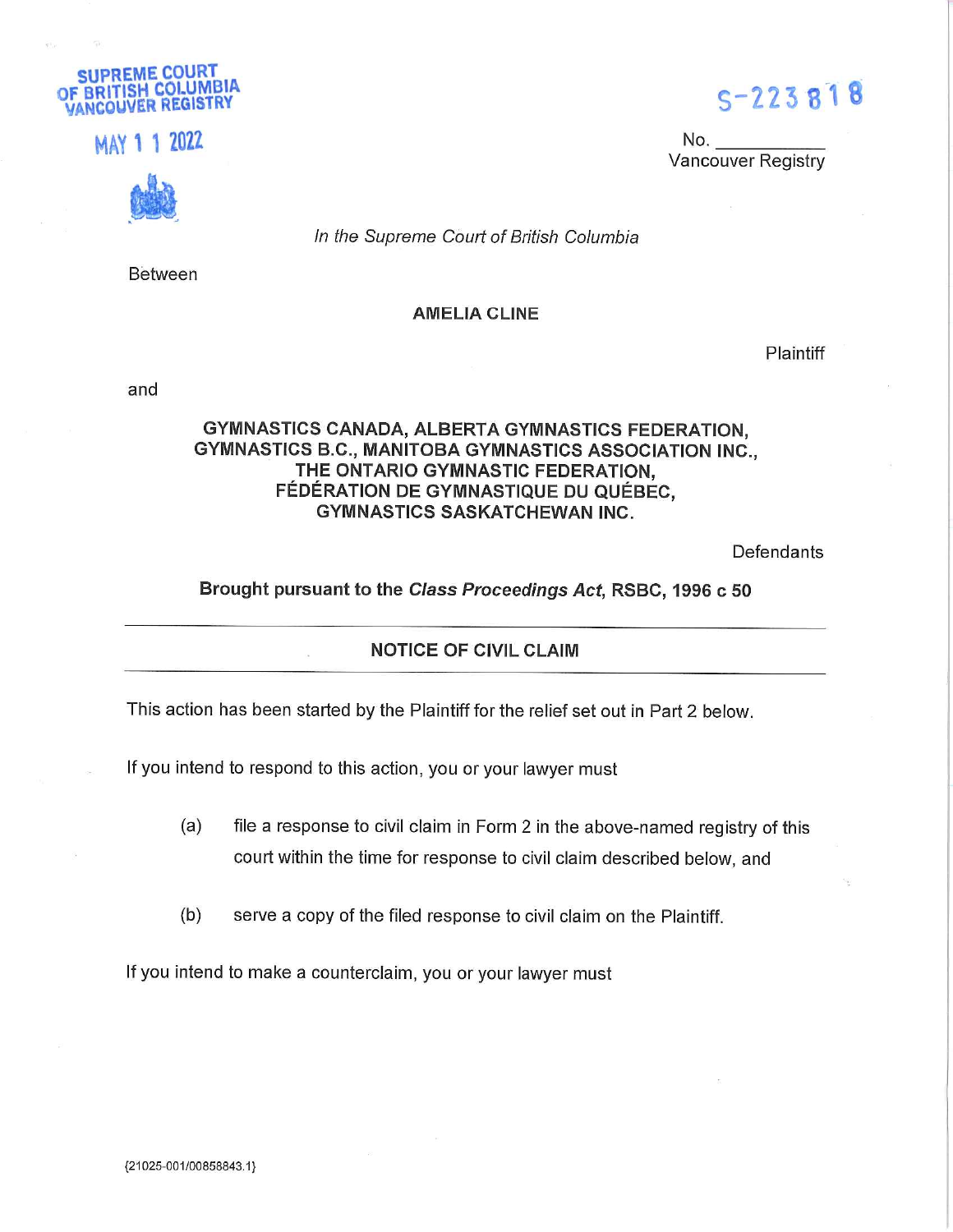- (c) file a response to civil claim in Form 2 and a counterclaim in Form 3 in the above-named registry of this court within the time for response to civil claim described below, and
- (d) serve a copy of the filed response to civil claim and counterclaim on the Plaintiff and on any new parties named in the counterclaim.

JUDGMENT MAY BE PRONOUNCED AGAINST YOU IF YOU FAIL to file the response to civil claim within the time for response to civil claim described below.

## **Time for response to civil claim**

A response to civil claim must be filed and served on the Plaintiff,

- (a) if you were served with the notice of civil claim anywhere in Canada, within 21 days after that service,
- (b) if you were served the notice of civil claim anywhere in the United States of America, within 35 days after that service,
- (c) if you were served with the notice of civil claim anywhere else, within 49 days after that service, or
- (d) if the time for response to civil claim has been set by order of the court, within that time.

## **PART 1: STATEMENT OF FACTS**

#### **Overview**

1. Globally, the sport of gymnastics has come under scrutiny for its culture of cruelty. Factors such as a 'win-at-all-costs' approach, young and mostly female gymnasts, and inherent power imbalances, along with a culture of control and an overarching tolerance of abusive behaviour have all led to the creation of an environment where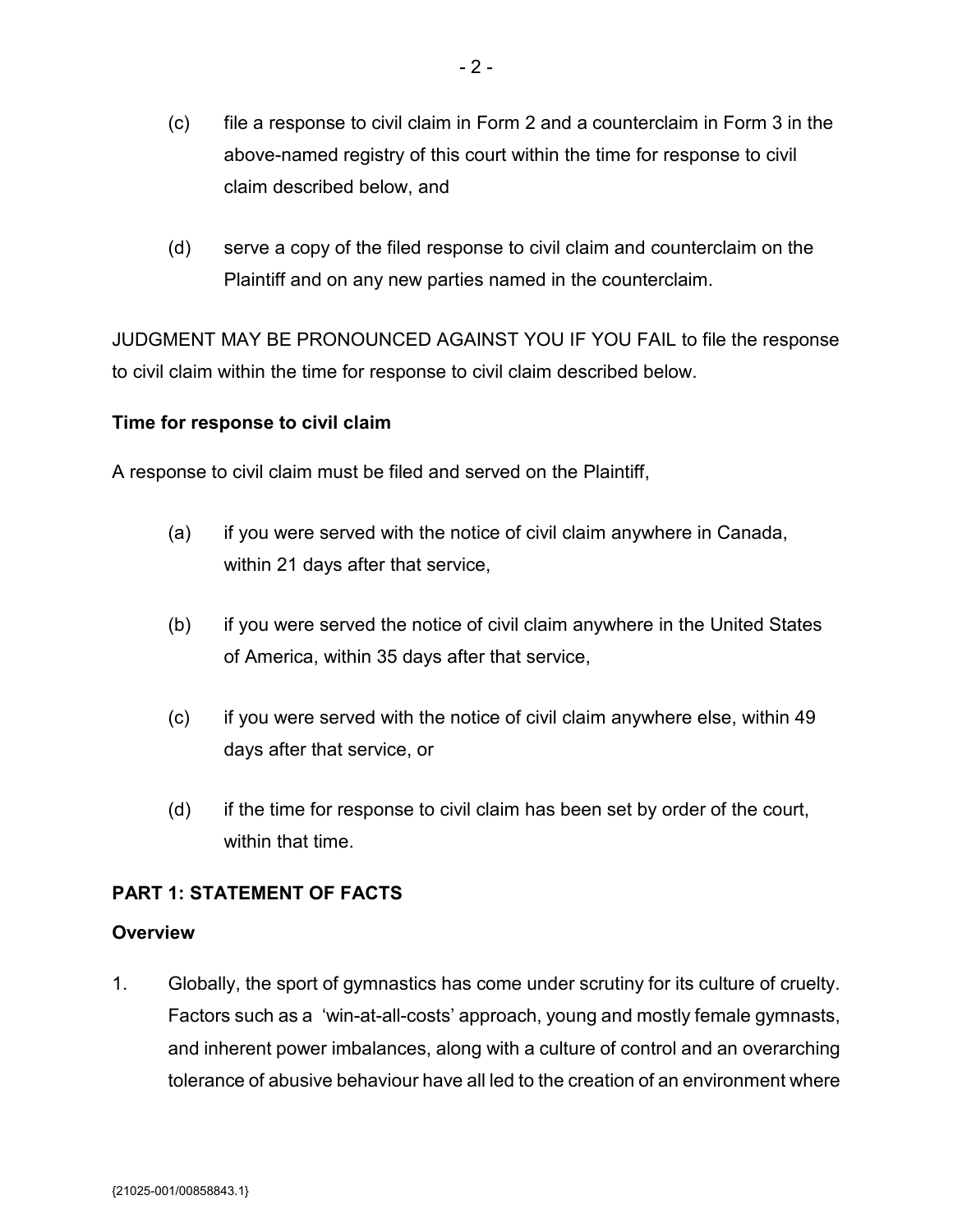abuse and mistreatment of athletes are commonplace and the physical and psychological health of gymnasts is consistently subordinated to performance.

- 2. Coaches play a significant role in the sport and in the lives of the gymnasts that they train. Coaches and gymnasts spend long hours together on a near daily basis, and a coach will often exercise significant influence and control over a gymnast's life, both inside and outside of the gym. Often times, parents of minor gymnasts are prohibited from attending practices and other gymnastics related events, leaving athletes vulnerable and in the complete care and control of their coaches and other training staff.
- 3. This action arises from the physical, sexual, and psychological abuse of gymnasts in Canada while they were under the care and control of the provincial gymnastics organisation in their jurisdiction and Gymnastics Canada.
- 4. The Defendants are the major governing bodies of gymnastics in Canada. The Defendants caused or contributed to the abuse of gymnasts by creating a culture and an environment where the abuse could occur, and failing to take appropriate steps to protect the athletes in their care and control, many of whom were children when the abuse took place.
- 5. This is a proposed class action on behalf of all gymnasts resident in Canada who claim that they were sexually, physically and/or psychologically abused while participating in Gymnastics Canada, Provincial Member Organization or Member Club programs, activities, or events, between 1978 to the present (the "Class Period").

## **THE PARTIES**

## **The Representative Plaintiff – Amelia Cline**

6. The Plaintiff, Amelia Cline ("Amelia") is a resident of British Columbia with an address for service at 400-856 Homer Street, Vancouver.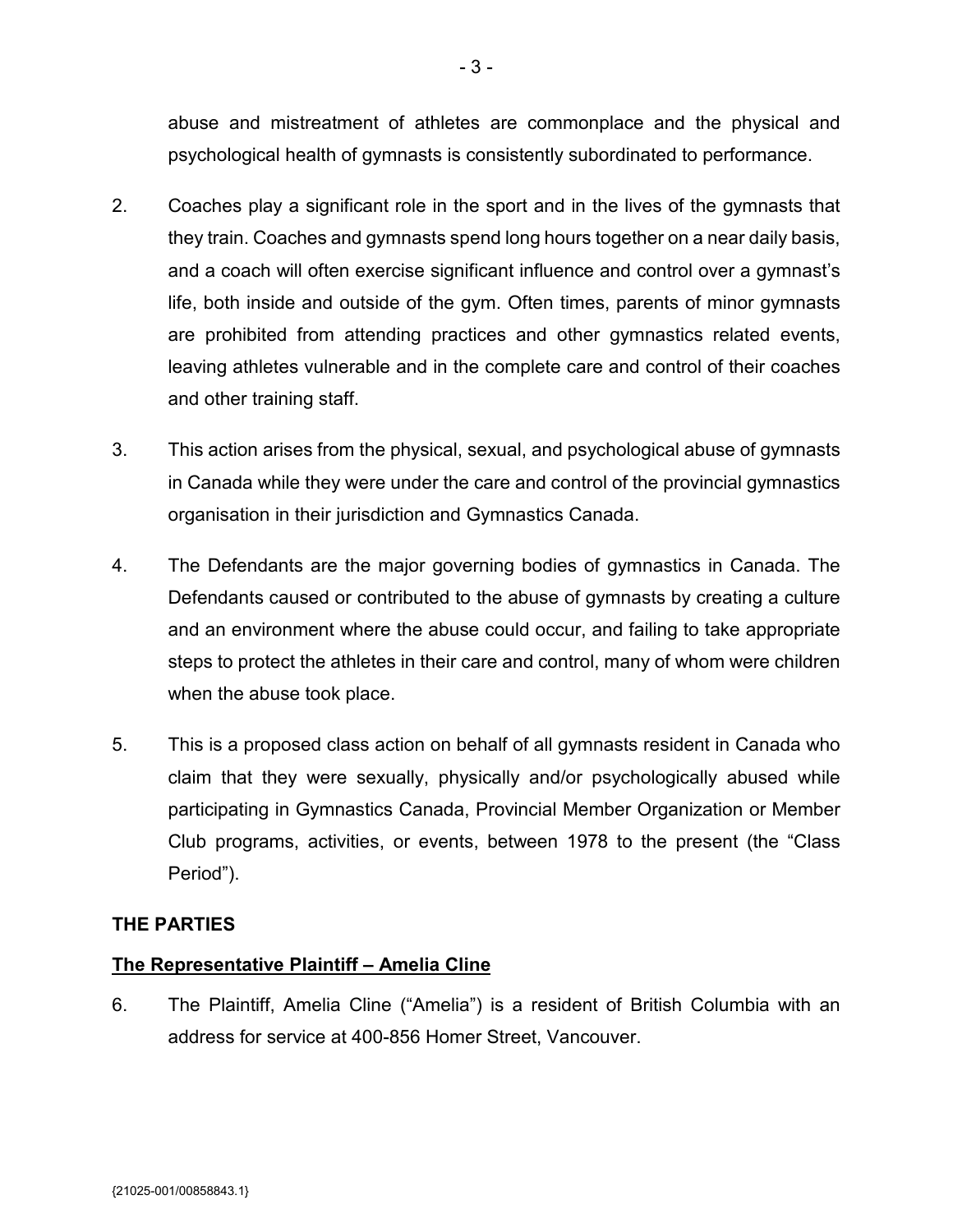- 7. The Plaintiff began her gymnastics career as a toddler. By the time she was 6 years old, she had been training for several years and was placed in precompetitive and competitive programs.
- 8. At 9 years old, she began attending an elite program at Omega Gymnastics Sports Centre in Coquitlam, British Columbia ("Omega"). At all material times, Omega was a Member Club of Gymnastics BC and a Registered Participant of Gymnastics Canada.
- 9. In or around July or August 2000, under the direction and at the request of Gymnastics Canada, Vladimir and Svetlana Lashin were coaches at Omega. At that time there were between five to seven athletes in the Omega elite program and the same number in the pre-elite program.
- 10. Amelia and her teammates spent the next three years at Omega being subjected to abusive conduct perpetrated by coaches Vladimir and Svetlana Lashin. It is estimated that between 40 to 60 gymnasts were enrolled in the program during those three years. The abuse was perpetrated against Amelia and her fellow athletes almost daily, and included conduct such as:
	- (a) routine over conditioning, including forced over stretching;
	- (b) routine hyper extension of the knees by coaches forcibly sitting on athletes' knees;
	- (c) forcing athletes to perform skills while injured;
	- (d) forcing athletes to perform skills beyond their capabilities;
	- (e) directing and requiring athletes to maintain an unhealthy weight;
	- (f) inappropriate physical contact, including having athletes run into Vladimir's arms and straddle his waist; and,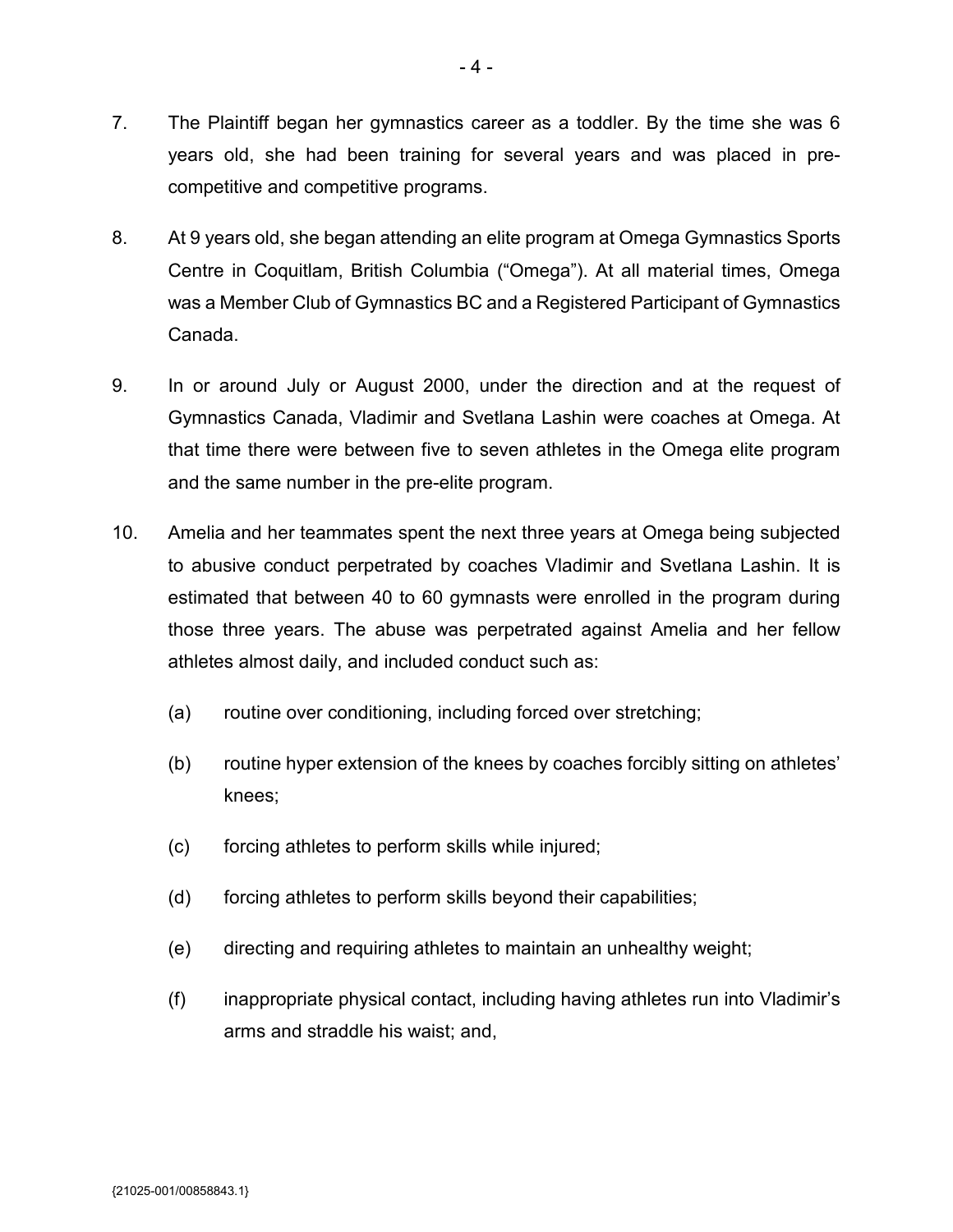- (g) inappropriate physical contact, including Svetlana hiking athletes' suits higher on an athlete's legs, hips and buttocks revealing their inner thighs and buttocks.
- 11. The physical abuse was inextricably linked to a culture of psychological abuse, which included:
	- (a) public berating, yelling and humiliation;
	- (b) verbal abuse and bullying, including statements such as "are you stupid?";
	- (c) body shaming, including public weekly weigh-ins which were often accompanied by verbally abusive and humiliating statements such as "what have you been eating?" or "too many cookies this week?";
	- (d) controlling and manipulative behaviour which included ignoring athletes during training and competitions;
	- (e) depriving athletes of necessary instruction, spotting, assistance and coaching;
	- (f) prohibiting parents from attending or observing practice; and,
	- (g) explicitly instructing athletes to not tell their parents what happened at practice.
- 12. In or around March 2003, Amelia was rehabilitating a torn hamstring and had not yet returned to full training. She was scheduled to compete at the BC Provincial Championships, a qualifying meet for the National Championships, the next day, but only on beam and bars due to her injury.
- 13. Despite knowing that she was injured, Vladimir Lashin demanded that she perform a vault that she had only recently begun trying again since her injury, using mats and spotting. Vladimir also stated that she was expected to perform this vault in competition the next day.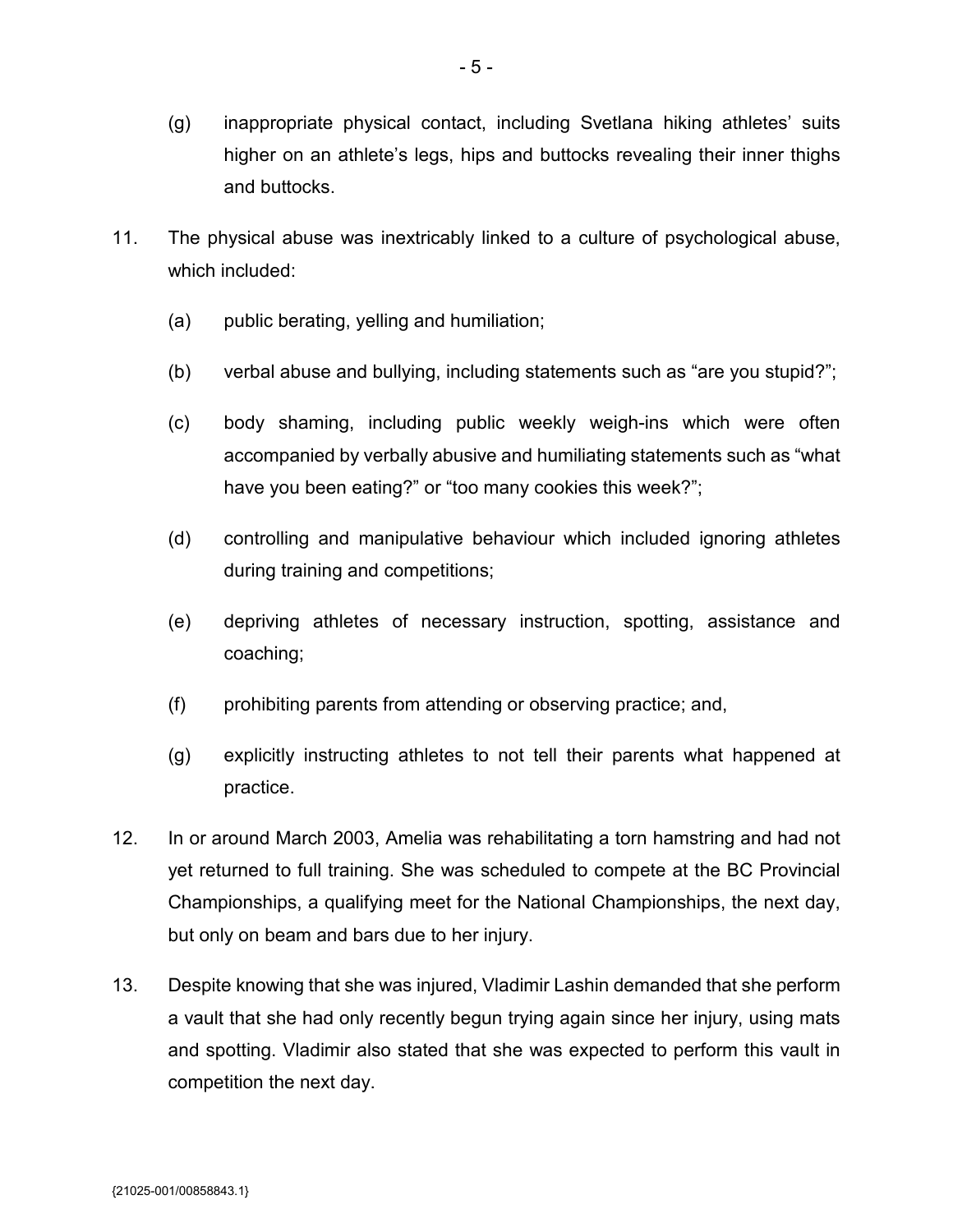- 14. Amelia's protest against performing the vault was ignored. Vladimir screamed at her and forced her to perform the vault. Amelia asked Vladimir to spot her during her attempts, because of her fear that she was unprepared to perform the skill and was at risk of serious injury. Vladimir complied with the request on Amelia's first attempt. However, despite the fact that Amelia had difficultly performing the skill even with his assistance, he refused to spot her on subsequent attempts.
- 15. Amelia was forced to attempt the vault multiple times without any assistance. After landing on her neck on two of these attempts, Vladimir screamed at Amelia to move on to another event. Both times that she landed on her neck, Amelia suffered severe neck pain and feared that her neck was broken.
- 16. After Vladimir screamed at her to move on to another event, Amelia left the gym. Shortly after she left the gym, Vladimir found Amelia and brought her into his office. He forced her to weigh herself and told her that the reason she kept getting injured was because she was too heavy. Amelia was 14 years old and weighed approximately 80 pounds.
- 17. That day, Amelia ended her gymnastics career and left Omega permanently.
- 18. Amelia and her parents reported this incident and the abuse she suffered at Omega to Gymnastics BC's CEO and Program Director, and a Harassment Officer from Sport BC was appointed to investigate the complaint.
- 19. At the conclusion of the investigation, Amelia was denied access to the Harassment Officer's report, and was not informed of any procedure to appeal the findings or decision resulting from the investigation.
- 20. Rather than face punishment for their abusive conduct, Vladimir and Svetlana were rewarded by both Gymnastics BC and Gymnastics Canada.
- 21. In November 2004, Vladimir was named as a coach of the Canadian team at the World Cup Artistic Gymnastics meet in Ghent, Belgium. He was subsequently named as a coach for Team Canada at the 2004 Olympics in Athens.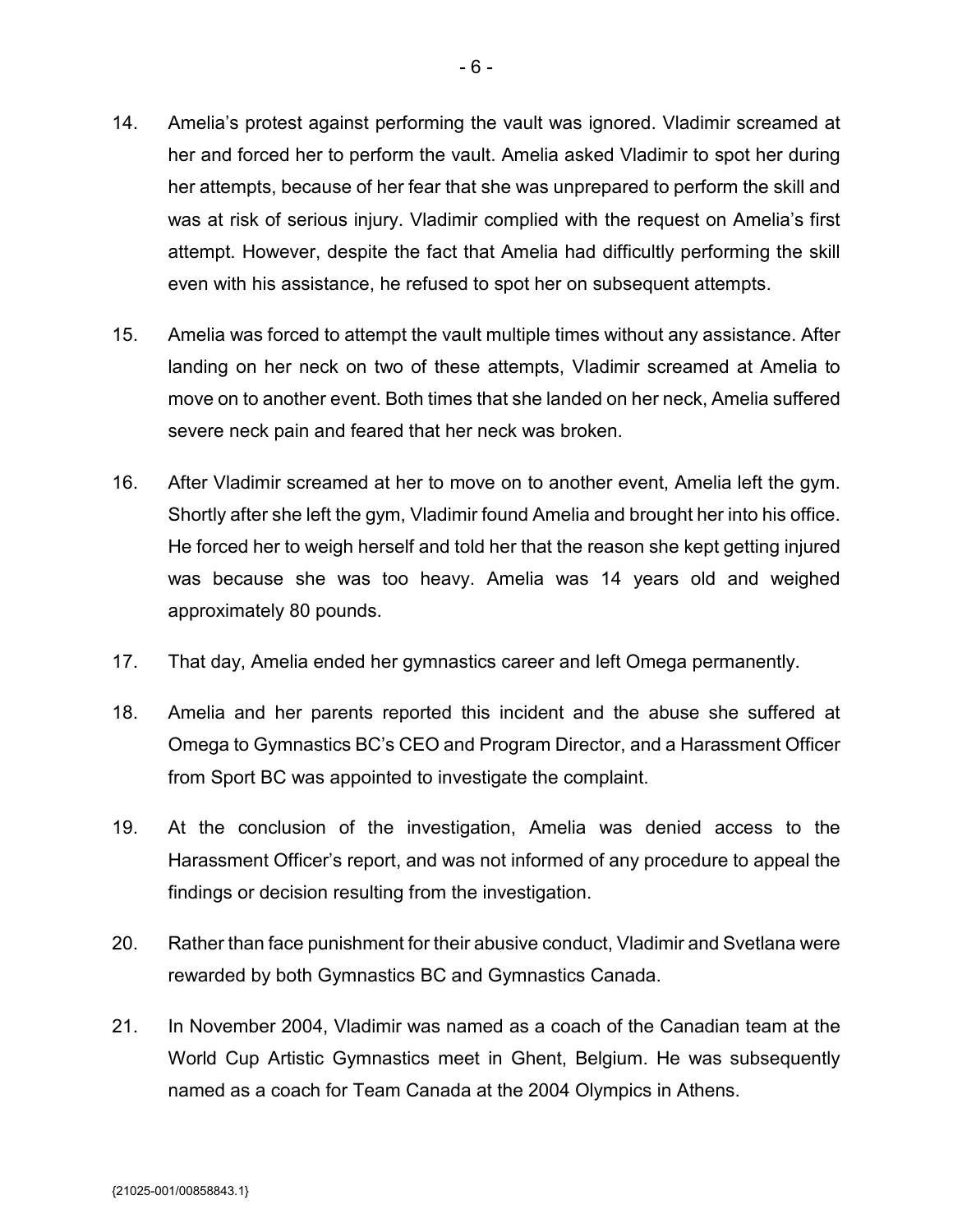- 22. In 2008, Gymnastic BC awarded both Vladimir and Svetlana with the Sev Heiberg National Stream Coaches of the Year.
- 23. In June 2009, Gymnastics Canada promoted Vladimir to National Coach/High Performance Director in Women's Artistic Gymnastics. He continued in this capacity until June 2010.
- 24. As a result of the abuse she was subjected to during her time as a gymnast, Amelia suffered and continues to suffer from physical and psychological harm and injuries, including but not limited to:
	- (a) a training induced seizure;
	- (b) ongoing back and neck injuries and chronic back and neck pain (compression fracture, torn back muscle, sciatica symptoms, arthritis, headaches);
	- (c) hamstring avulsion fracture;
	- (d) wrist fractures and chronic wrist pain;
	- (e) fractures to the right hand;
	- (f) broken fingers and toes;
	- (g) chronic knee pain, including permanently hyper-extended knees;
	- (h) disordered eating;
	- (i) stunted growth;
	- (j) anxiety;
	- (k) insomnia;
	- (l) nightmares;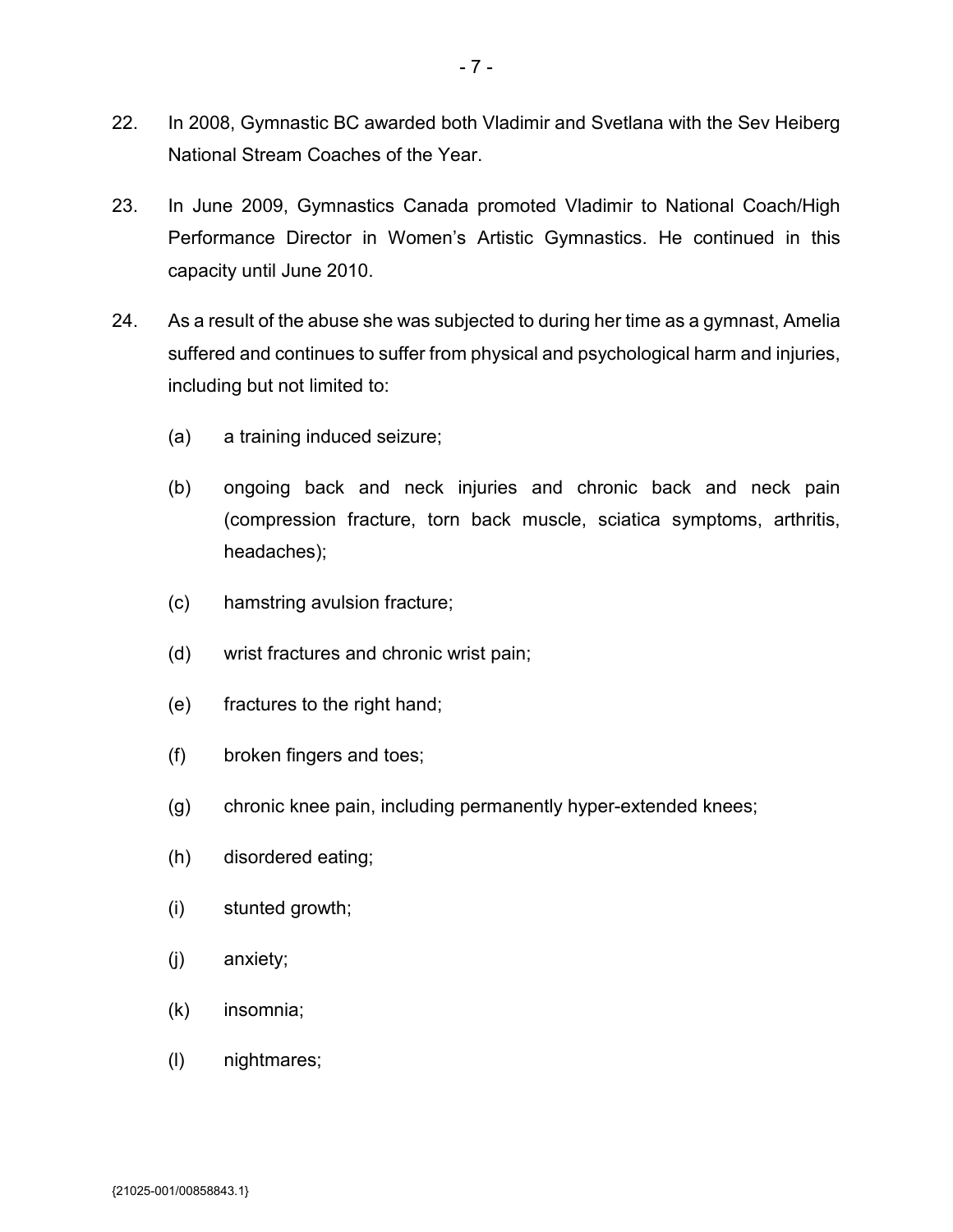- (m) flashbacks;
- (n) panic attacks; and,
- (o) involuntarily pulling out of her hair and other harmful coping mechanisms.
- 25. As a result of the abuse and injuries, Amelia has:
	- (a) undergone and will continue to undergo treatment and therapies;
	- (b) suffered loss of wages, a loss of competitive advantage and loss of earning potential both in the past and continuing in the future;
	- (c) incurred cost of care, past and future; and,
	- (d) incurred out of pocket expenses arising from or related to the abuse and injuries.

#### **The Class Members**

- 26. Amelia's experience of abuse is representative of what many gymnasts in Canada endure. Numerous gymnasts across Canada have brought forward complaints spanning decades that detail their experiences of sexual, physical and psychological abuse and institutional complicity that has enabled the culture of mistreatment of gymnastics athletes to persist.
- 27. This action is brought on behalf of the following proposed class:

All gymnasts resident in Canada who claim that they were physically, sexually, and/or psychologically abused while participating in Gymnastics Canada, Provincial Member Organization, or Member Club programs, activities, or events between 1978 and the present (the "Class Period").

(the "Class" and/or the "Class Members").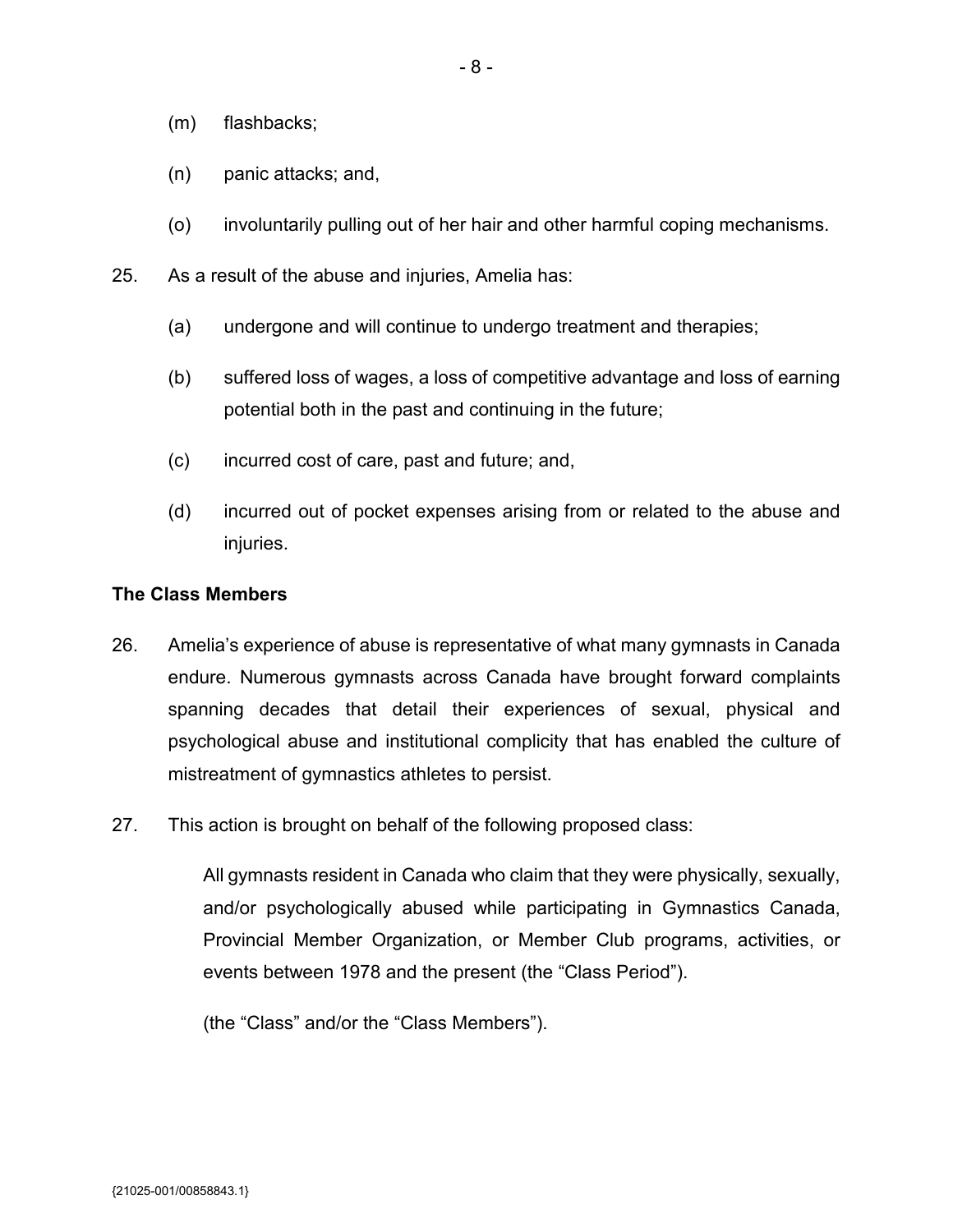### **The Defendants**

#### *Gymnastics Canada*

- 28. Gymnastics Canada is a company that is incorporated federally pursuant to the *Canada Not-for-profit Corporations Act,* SC 2009, c 23. Its registered office is at 2451 Riverside Drive Ottawa, Ontario K1H 7X7. Gymnastics Canada was previously known as the Canadian Gymnastic Federation.
- 29. Each provincial governing body of the sport of gymnastics in a province is considered a "Member" of Gymnastics Canada (the "Provincial Member Organizations" or "PMOs"). In this Notice of Civil Claim, the term "Provincial Member Organization" refers only to the Provincial Member Organizations named as Defendants.
- 30. All coaches, judges and administrators are considered "Registered Participants" of Gymnastics Canada. Such individuals are registered with a Member Club (as defined below), a Provincial Member Organization and/or Gymnastics Canada.
- 31. At all material times during the Class Period, Gymnastics Canada, through its employees and/or agents, was responsible for setting, implementing and enforcing policies, practices and standards for the sport of gymnastics in Canada.
- 32. Gymnastics Canada's employees and/or agents are responsible for developing, implementing, and managing programs and services according to its policies, practices and standards.
- 33. At all material times during the Class Period, Gymnastics Canada had the ability, and as the governing body for gymnastics in Canada, the obligation to exercise significant supervision and control over its PMOs and Registered Participants.
- 34. In particular, Gymnastics Canada's bylaws provided that the PMOs must abide by Gymnastics Canada's policies, practices and standards.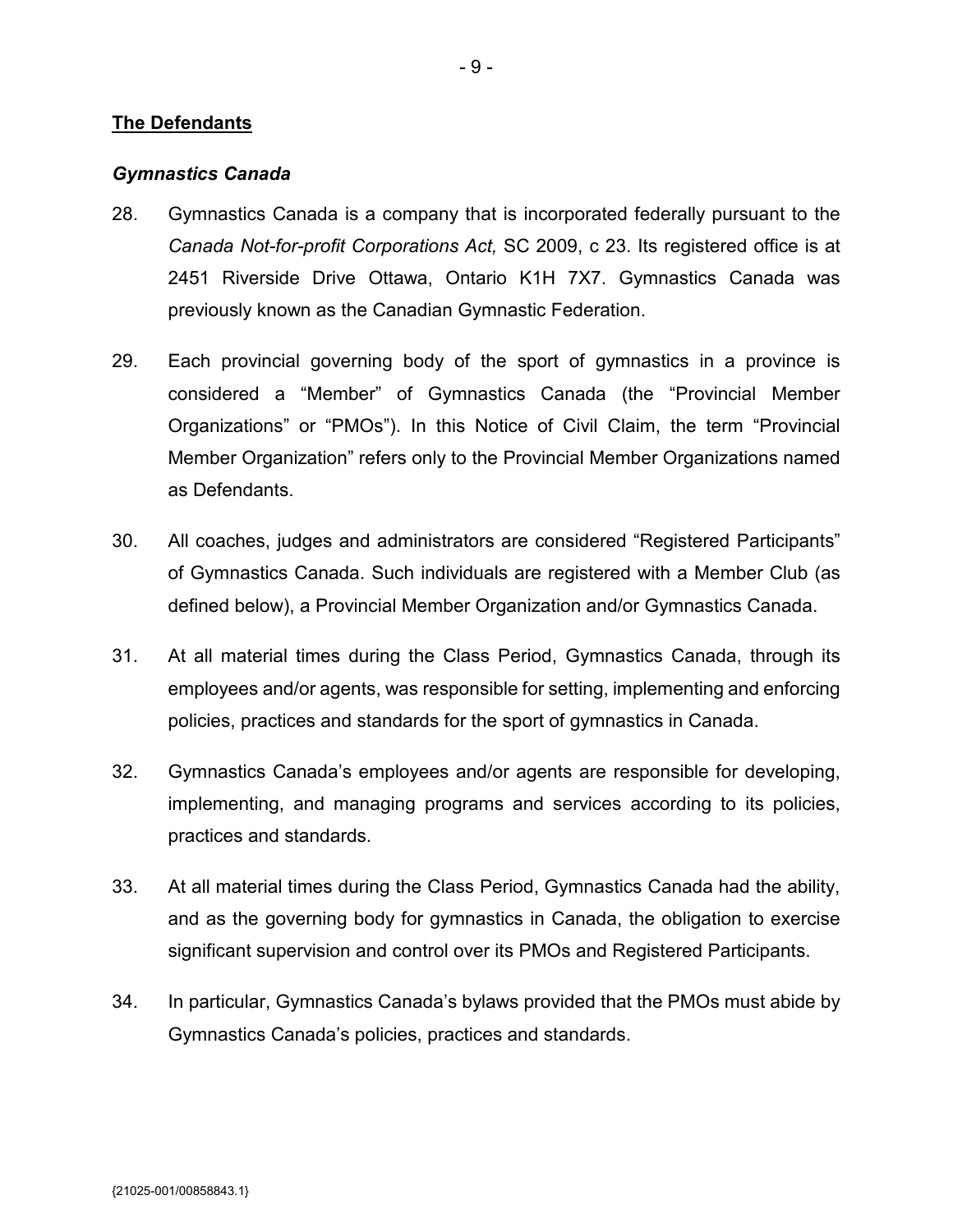- 36. At all material times during the Class Period, Gymnastics Canada could impose sanctions on any PMO or Registered Participant who failed to comply with the policies, practices and standards of Gymnastics Canada, which includes the power to, among other things:
	- (a) withhold membership from a PMO or a Registered Participant;
	- (b) discipline, expel or suspend a PMO or Registered Participant;
	- (c) issue fines; and,
	- (d) refuse to sanction gymnastics events.

# *Provincial Member Organizations (PMOs)*

- 37. Provincial Member Organizations' members include organizations commonly known as "clubs" ("Member Clubs"), which must meet the relevant PMO membership requirements.
- 38. Coaches, affiliated judges, athletes, staff, club directors, executive members, any volunteers or supporters who provide the Member Clubs with services on a regular basis must be registered by the Member Club with the relevant PMO as "Registered Individual Members".
- 39. The policies, standards and procedures of PMOs apply to Member Clubs and Registered Individual Members.
- 40. At all material times, the PMOs exercised supervision and control over their respective Member Clubs and Registered Individual Members, including, in particular, coaches.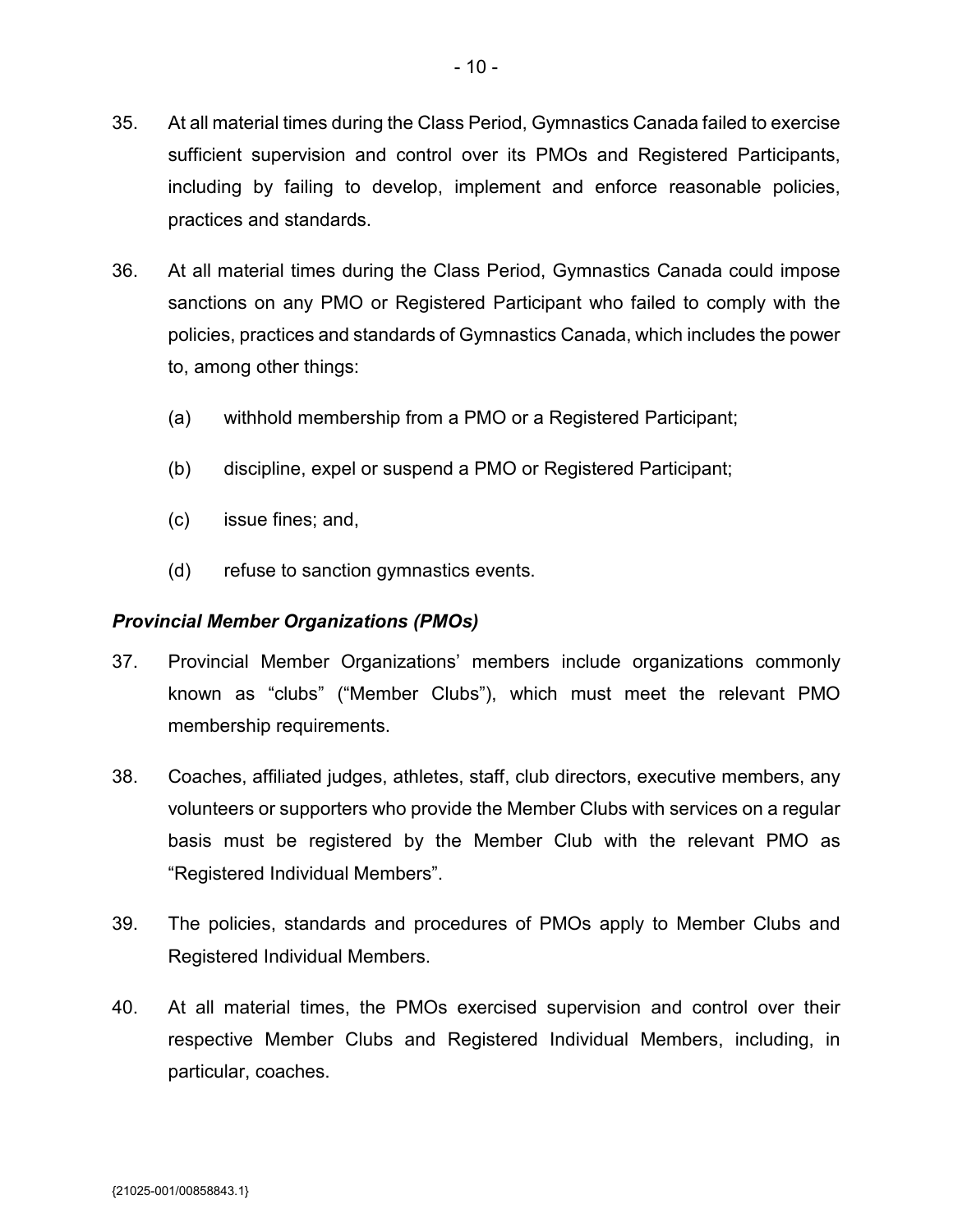- 41. The PMOs may impose sanctions on any Member Club or Registered Individual Member who fails to comply with the policies, standards and procedures of the PMO, which includes the power to suspend or terminate membership.
- 42. Gymnastics Canada mandates that it must be informed of any serious complaints received by a PMO or Member Club.

# **Gymnastics B.C.**

- 43. Gymnastics B.C. is a society incorporated under the *Societies Act* RSBC 1996, c 433. It was previously known as British Columbia Gymnastic Association and British Columbia Gymnastics Association. It has a registered office address at 268- 828 W 8th Avenue W, Vancouver, British Columbia, V5Z 1E2.
- 44. At all material times, Gymnastics B.C. was and is a PMO. At all material times, Gymnastics B.C. paid membership fees to Gymnastics Canada.
- 45. At all material times Gymnastics B.C. was subject to and implemented Gymnastics Canada policies, standards and procedures for the sport of gymnastics in British Columbia.

## **Alberta Gymnastics Federation**

- 46. Alberta Gymnastics Federation is a society incorporated under the laws of Alberta. It was previously known as "Alberta Gymnastic Federation", and has been known known as Alberta Gymnastics Federation since March 29, 2004. It has a registered office address at 207, 5800 2<sup>nd</sup> Street SW, Calgary, Alberta, T2H 0H2.
- 47. At all material times, Alberta Gymnastics Federation was and is a PMO At all material times, Alberta Gymnastics Federation paid membership fees to Gymnastics Canada.
- 48. At all material times, Alberta Gymnastics Federation was subject to and implemented Gymnastics Canada's policies, standards and procedures for the sport of gymnastics in Alberta.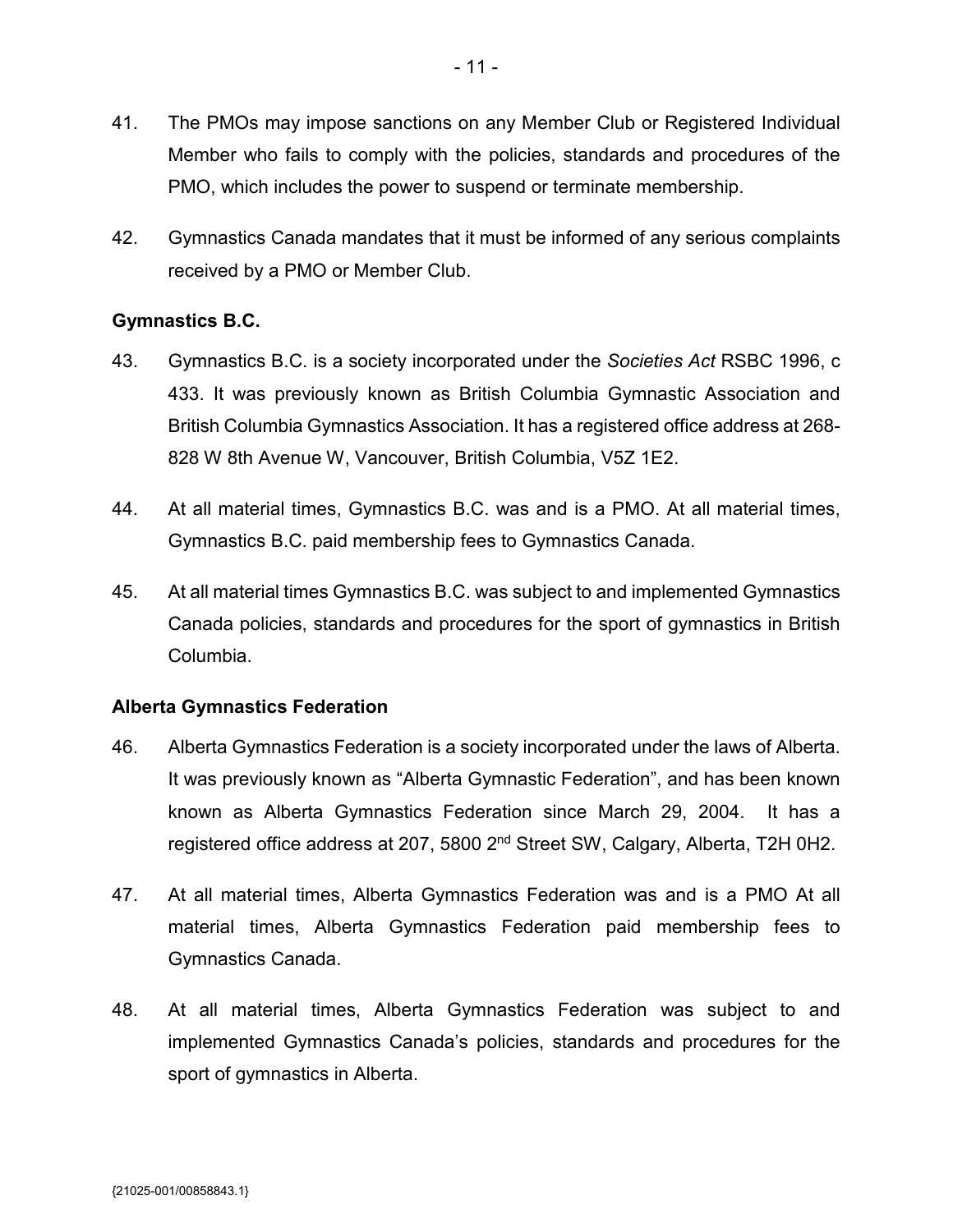### **Gymnastics Saskatchewan Inc.**

- 49. Gymnastics Saskatchewan Inc. is a society incorporated under the laws of Saskatchewan. It has a registered office address at 300-1734 Elphinstone St, Regina, Saskatchewan, S4T 1K1.
- 50. At all material times, Gymnastics Saskatchewan Inc. was and is a PMO. At all material times, Gymnastics Saskatchewan paid membership fees to Gymnastics Canada.
- 51. At all material times Gymnastics Saskatchewan Inc. was subject to and implemented Gymnastics Canada policies, standards and procedures for the sport of gymnastics in Saskatchewan.

### **Manitoba Gymnastics Association Inc.**

- 52. Manitoba Gymnastics Association Inc. is a not-for-profit corporation under the laws of Manitoba. It has a registered office address at 145 Pacific Ave, Winnipeg, Manitoba, R3B 2Z6.
- 53. At all material times, Manitoba Gymnastics Association Inc. was and is a PMO. At all material times, Manitoba Gymnastics Association Inc. paid membership fees to Gymnastics Canada.
- 54. At all material times, Manitoba Gymnastics Association Inc. was subject to and implemented Gymnastics Canada's policies, standards and procedures for the sport of gymnastics in Manitoba.

#### **The Ontario Gymnastic Federation**

55. The Ontario Gymnastic Federation is a not-for-profit corporation under the laws of Ontario. It was previously known as "Gymnastics Ontario", and has been known as The Ontario Gymnastic Federation since April 5, 2010. It has a registered office address at 2950 Keele Street, 202, Toronto, Ontario, M3M 2H2.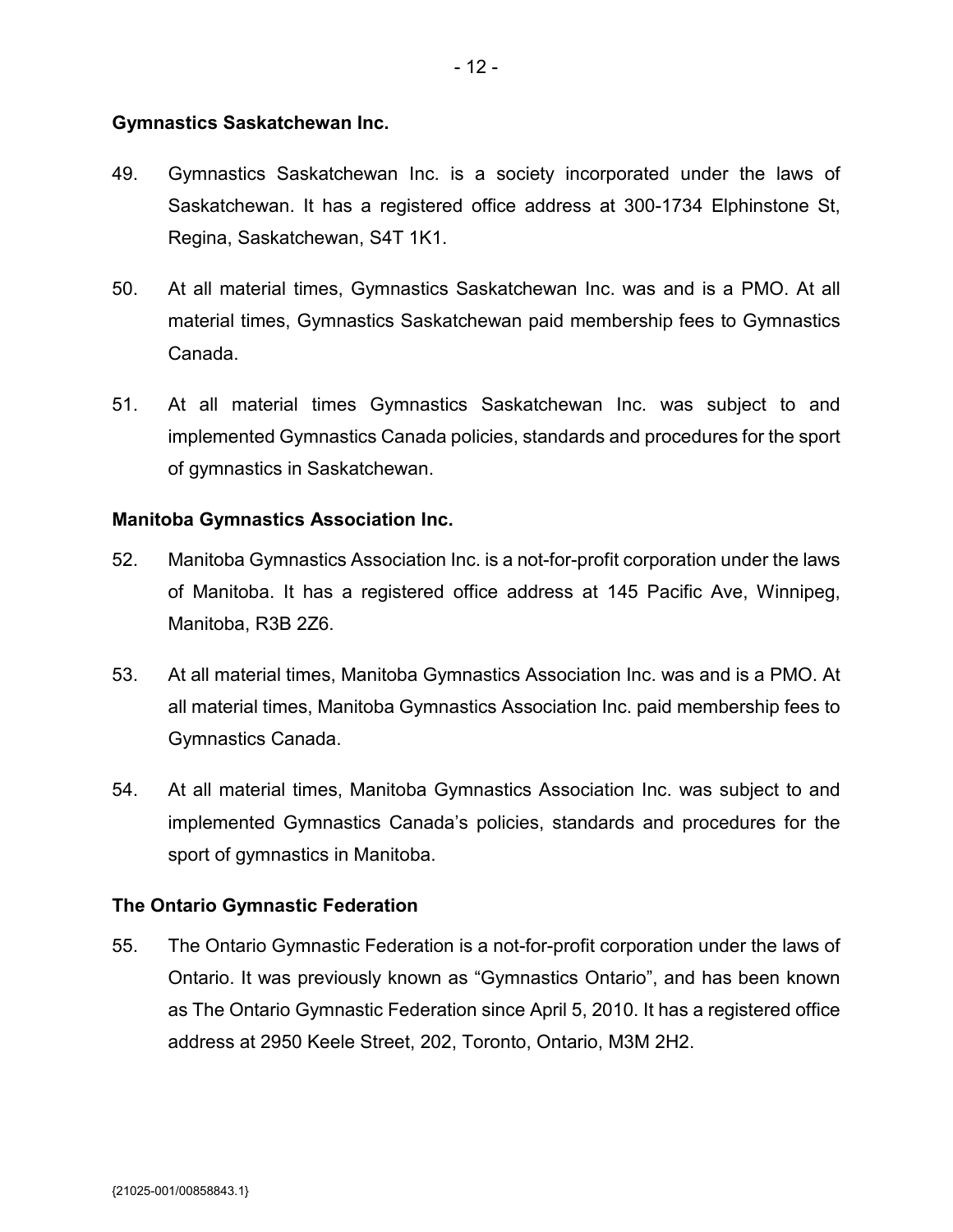- 56. At all material times, The Ontario Gymnastic Federation was and is a PMO. At all material times, The Ontario Gymnastic Federation paid membership fees to Gymnastics Canada.
- 57. At all material times, The Ontario Gymnastic Federation was subject to and implemented Gymnastics Canada policies, standards and procedures for the sport of gymnastics in Ontario.

# **Fédération de Gymnastique du Québec**

- 58. Fédération de Gymnastique du Québec is a society incorporated under the laws of Québec. It has a registered office address at 4545 Ave. Pierre-de-Coubertin, Montreal, Québec, H1V 0B2.
- 59. At all material times, Fédération de Gymnastique du Québec was and is a PMO. At all material times, Fédération de Gymnastique du Québec paid membership fees to Gymnastics Canada.
- 60. At all material times Fédération de Gymnastique du Québec was subject to and implemented Gymnastics Canada policies, standards and procedures for the sport of gymnastics in Québec.

## **THE ABUSE OF CANADIAN GYMNASTS**

- 61. The Class Members were subjected to various forms of abusive conduct during the Class Period. The abuse often took place while the Class Members were minors, at gymnastics clubs, programs, activities and events throughout Canada.
- 62. The abuse took a variety of forms, and included:
	- (a) sexual assault and abuse, including but not limited to inappropriate sexual contact and sexual activity, such as sexual grabbing, kissing and fondling;
	- (b) physical abuse, including:
		- (i) slapping or pinching;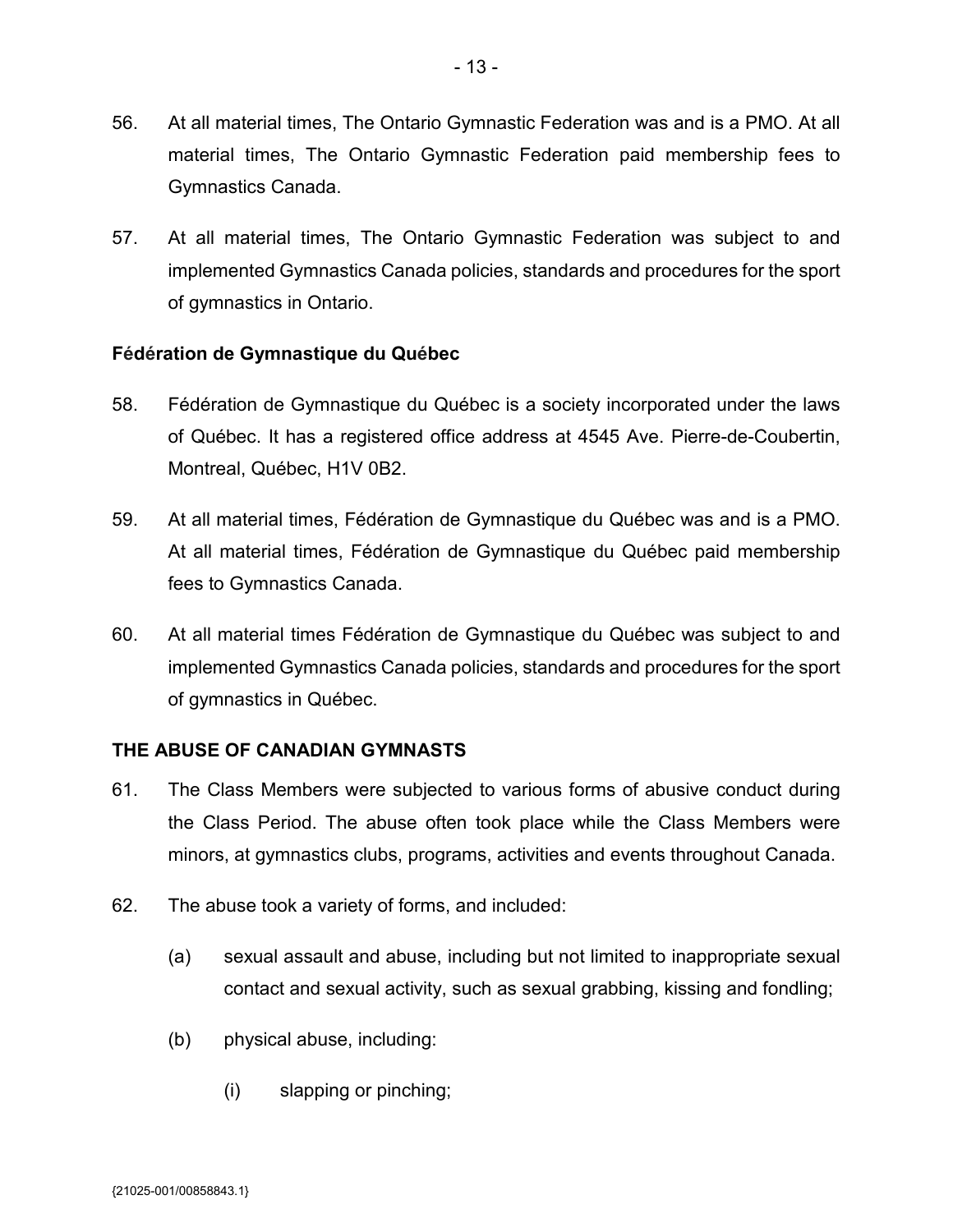- (iii) directing and requiring athletes to maintain an unhealthy weight;
- (iv) forcing athletes to perform gymnastics skills without any or adequate training and/or safety equipment; and,
- (v) forcing athletes to continue training when they were physically injured.
- (c) psychological abuse including:
	- (i) public humiliation in the form of body-shaming regarding athletes' weight or physical appearance;
	- (ii) encouraging or forcing athletes to adhere to unhealthy and abusive weight monitoring and weight management tactics;
	- (iii) controlling and manipulative behavior which included ignoring athletes during training and competitions;
	- (iv) depriving athletes of necessary instruction, spotting, assistance and coaching;
	- (v) retaliatory punishments, including kicking athletes out of training for perceived poor performance during training or failure to follow instructions;
	- (vi) yelling, belittling and name-calling of athletes; and,
	- (vii) implicit and explicit threats to athletes' careers if athletes did not comply with instructions.
- 63. The perpetrators of the abuse were often coaches, but in some instances also included staff, administrators, physiotherapists and other employees, agents or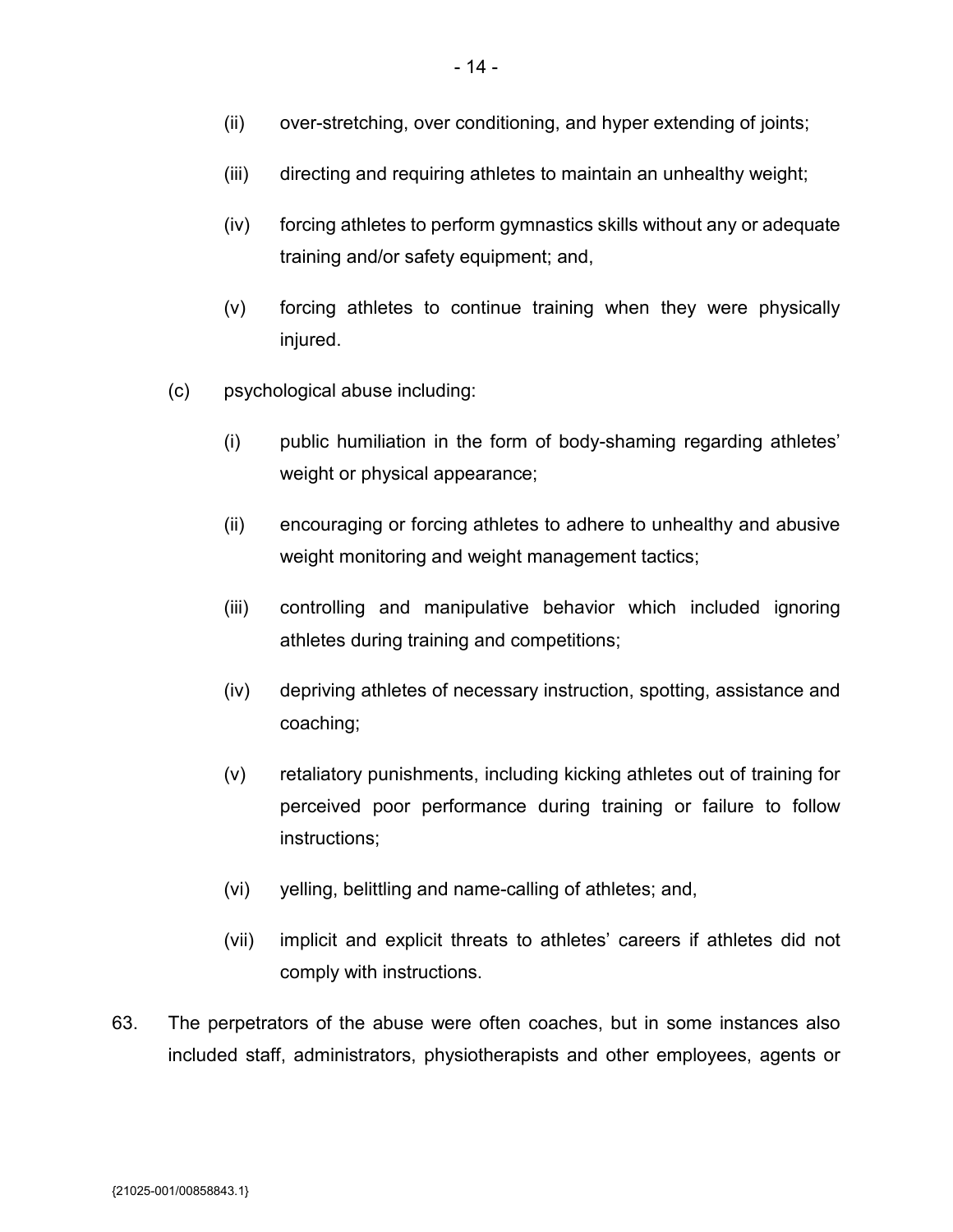servants of Gymnastics Canada, PMOs, and/or Member Clubs under the jurisdiction and oversight of Gymnastics Canada and its PMOs.

- 64. Gymnastics Canada and the PMOs, including their employees and/or agents, tolerated and/or condoned the abuse perpetrated against the Class Members. In particular:
	- (a) Gymnastics Canada and PMO staff, employees and agents are desensitized to the abuse;
	- (b) Gymnastics Canada and PMO staff, employees and agents turned a blind eye to the abuse;
	- (c) Gymnastics Canada and PMO staff, employees and agents rewarded "results" without regard to the methods employed by coaches; Gymnastics Canada and PMO staff, employees and agents were quick to excuse the abuse;
	- (d) Gymnastics Canada and PMO staff, employees and agents refused to acknowledge the abuse; and,
	- (e) Gymnastics Canada and PMO staff, employees and agents did not respond appropriately and act on complaints when reported.
- 65. Gymnastics Canada and its PMOs created a culture and environment that discouraged athletes from reporting abuse and, when abuse was reported, failed to take any or adequate steps to protect the well-being of Amelia and other Class Members, adequately investigate the abuse, or appropriately sanction the perpetrators of the abuse.
- 66. In particular Gymnastics Canada and its PMOs failed to:
	- (a) educate coaches and staff on how to recognize abusive behaviour;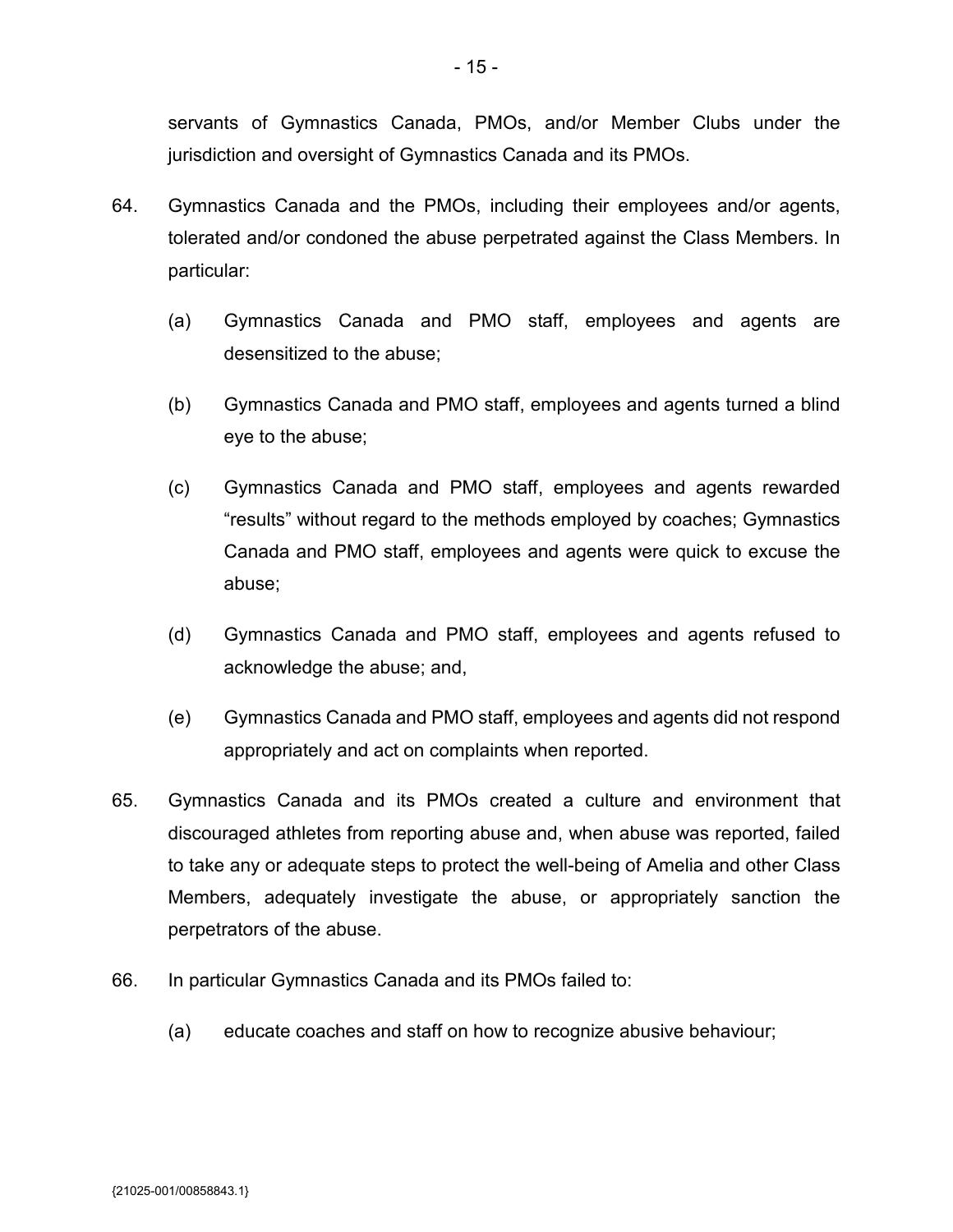- (b) remedy widespread lack of awareness and understanding of relevant policies, including reporting procedures;
- (c) make reporting procedures accessible;
- (d) ensure that the investigation of abuse was independent, and not influenced by an individual's status or relationships within the gymnastics community;
- (e) ensure that the investigation proceeded in a timely manner;
- (f) offer medical or emotional support to individuals reporting abuse;
- (g) address instances of retaliation against individuals reporting abuse;
- (h) take adequate disciplinary measures against coaches found to have engaged in abusive behavior;
- (i) provide adequate opportunities to escalate complaints or have decisions reviewed;
- (j) take adequate steps to inform other PMOs of disciplinary measures taken against coaches found to have engaged in abusive behavior; and,
- (k) inform parents of athletes that their coaches had a history of sanctioned abusive behaviour.
- 67. Class Members who do report abuse are subject to retaliation and negative repercussions, including:
	- (a) being ignored at practice, or given significantly less attention and coaching;
	- (b) being excluded from activities, events, or competitions;
	- (c) having their Olympic or international career aspirations threatened;
	- (d) being stigmatized as "weak"; and,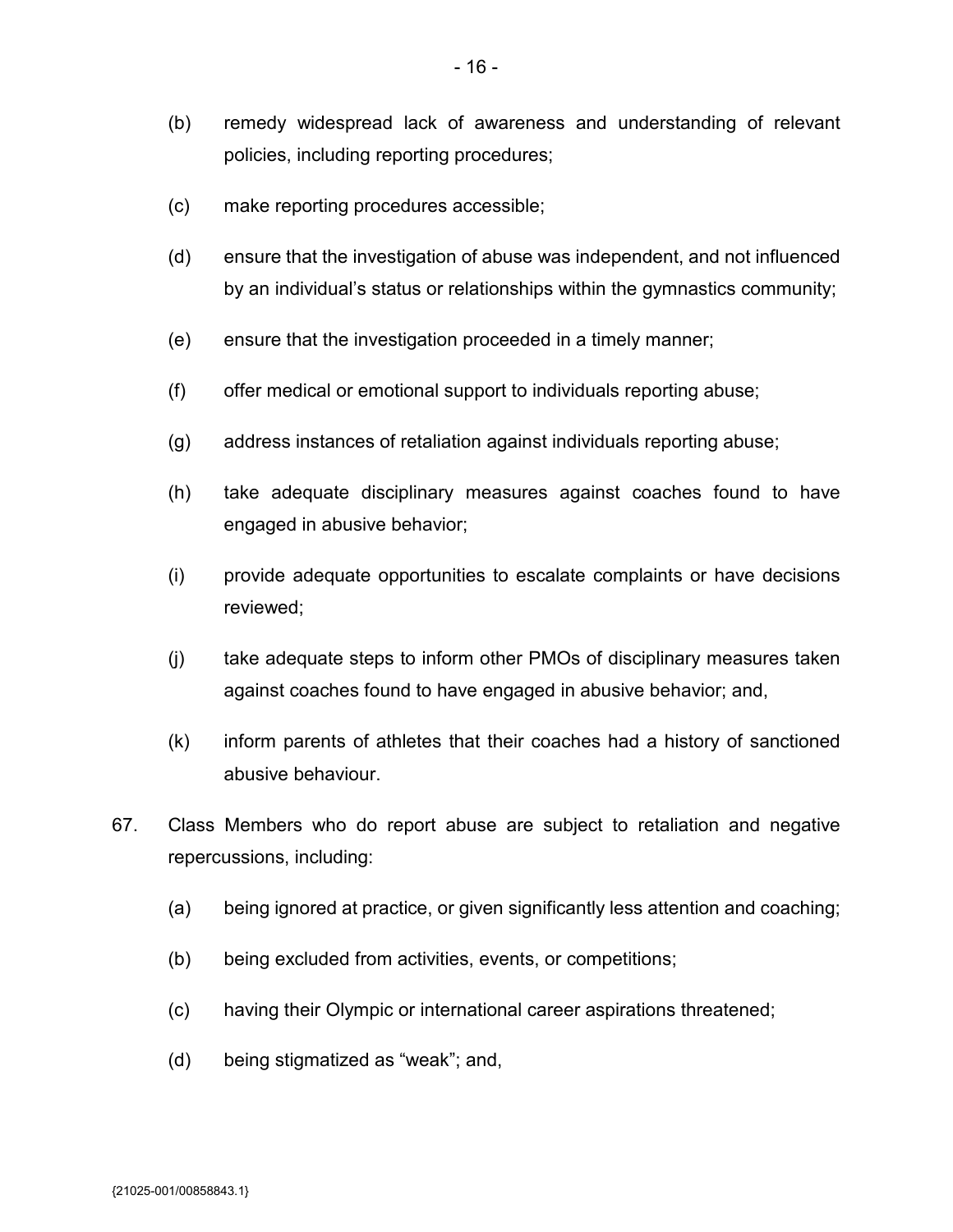- (e) being stigmatized as a "problem" athlete, and having their reputations tarnished in the gymnastics community.
- 68. At all material times during the Class Period, Class Members felt pressure to accept the abuse or risk social exclusion, further abuse, and/or career consequences.

### **Systemic Negligence**

#### *Gymnastics Canada*

- 69. Gymnastics Canada owed a duty of care to Amelia and the Class Members to create and maintain an environment that was free from physical, sexual and psychological abuse. This duty of care arose from Gymnastics Canada's:
	- (a) role as the national governing body for the sport of gymnastics in Canada, with broad responsibility for business, activities, and events including, but not limited to, competitions, practices, tryouts, training camps, and travel associated with activities;
	- (b) responsibility to provide a safe and supportive environment for gymnasts that was free from physical, psychological and sexual abuse;
	- (c) responsibility for developing, implementing and enforcing policies, standards and procedures, including policies, standards and procedures related to preventing and addressing abuse;
	- (d) responsibility for screening, training, supervising and disciplining coaches and staff involved in Gymnastics Canada, PMO and Member Club programs and activities;
	- (e) knowledge of the specific risks of abuse in the sport of gymnastics arising from the authority granted to coaches and other adult staff to exercise influence and control over a gymnast's training and lifestyle;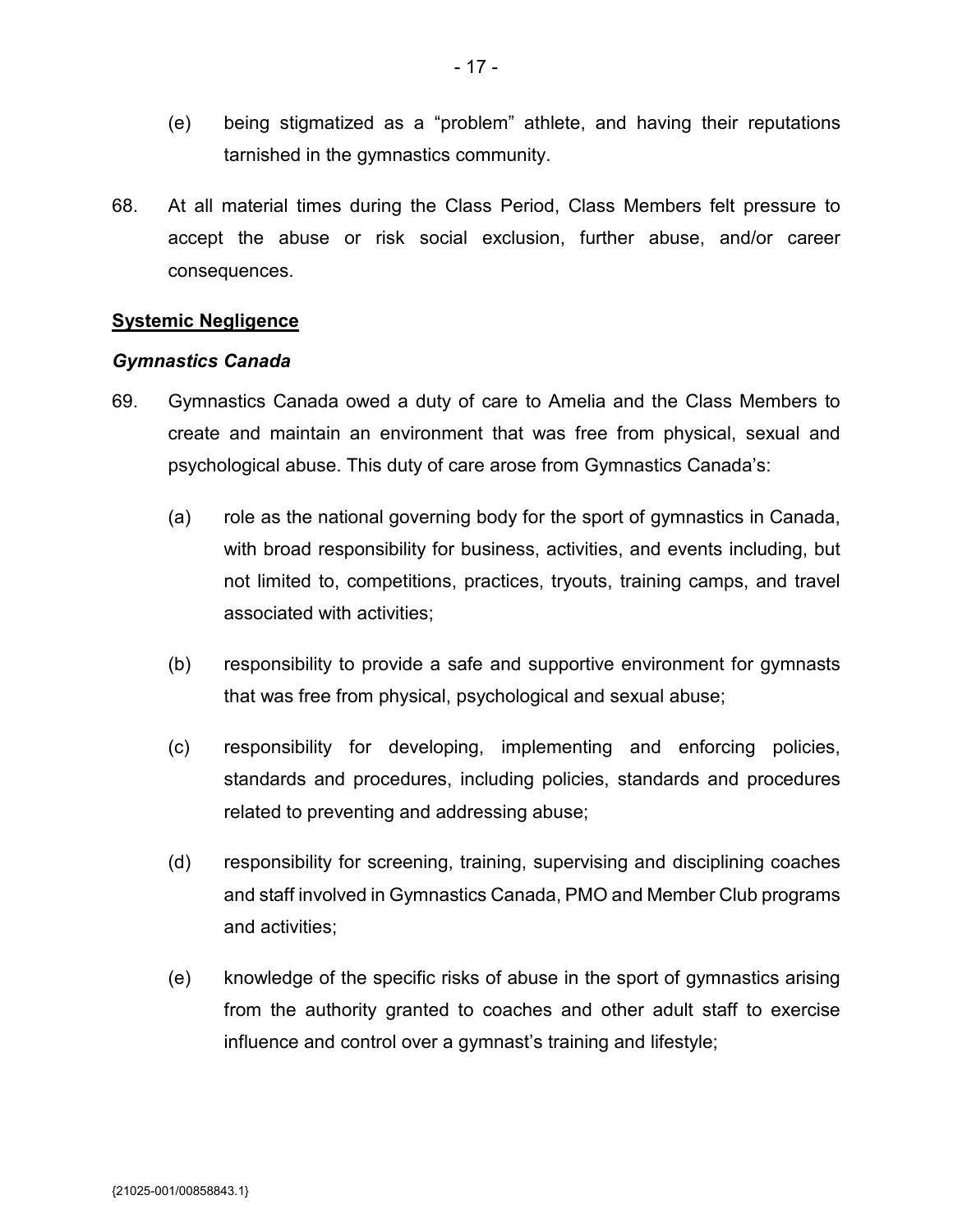- (f) knowledge of the power imbalance inherent in the relationship between gymnasts and coaches or other adult staff;
- (g) knowledge of the prevalence of abusive practices in the sport of gymnastics across Canada; and,
- (h) obligation to monitor the conduct of coaches and other adult staff involved in Gymnastics Canada, PMO and Member Club programs and activities including the obligation to investigate and address complaints of abuse.

## *PMOs*

- 70. The PMOs owed a duty of care to Amelia and the Class Members to create and maintain an environment that was free from physical, sexual and psychological abuse. This duty of care arose from the PMOs':
	- (a) role as the provincial governing bodies, with responsibility for business, activities, and events including, but not limited to, competitions, practices, tryouts, training camps, and travel associated with activities;
	- (b) responsibility to provide a safe and supportive environment for gymnasts that was free from physical, psychological and sexual abuse;
	- (c) responsibility for developing, implementing and enforcing policies, standards and procedures, including policies, standards and procedures related to preventing abuse;
	- (d) responsibility for screening, training, supervising and disciplining coaches and staff involved in PMOs' and Member Clubs' programs and activities;
	- (e) knowledge of the specific risks of abuse in the sport of gymnastics arising from the authority granted to coaches and other adult staff to exercise influence and control over a gymnast's training and lifestyle;
	- (f) knowledge of the power imbalance inherent in the relationship between gymnasts and coaches or other adult staff;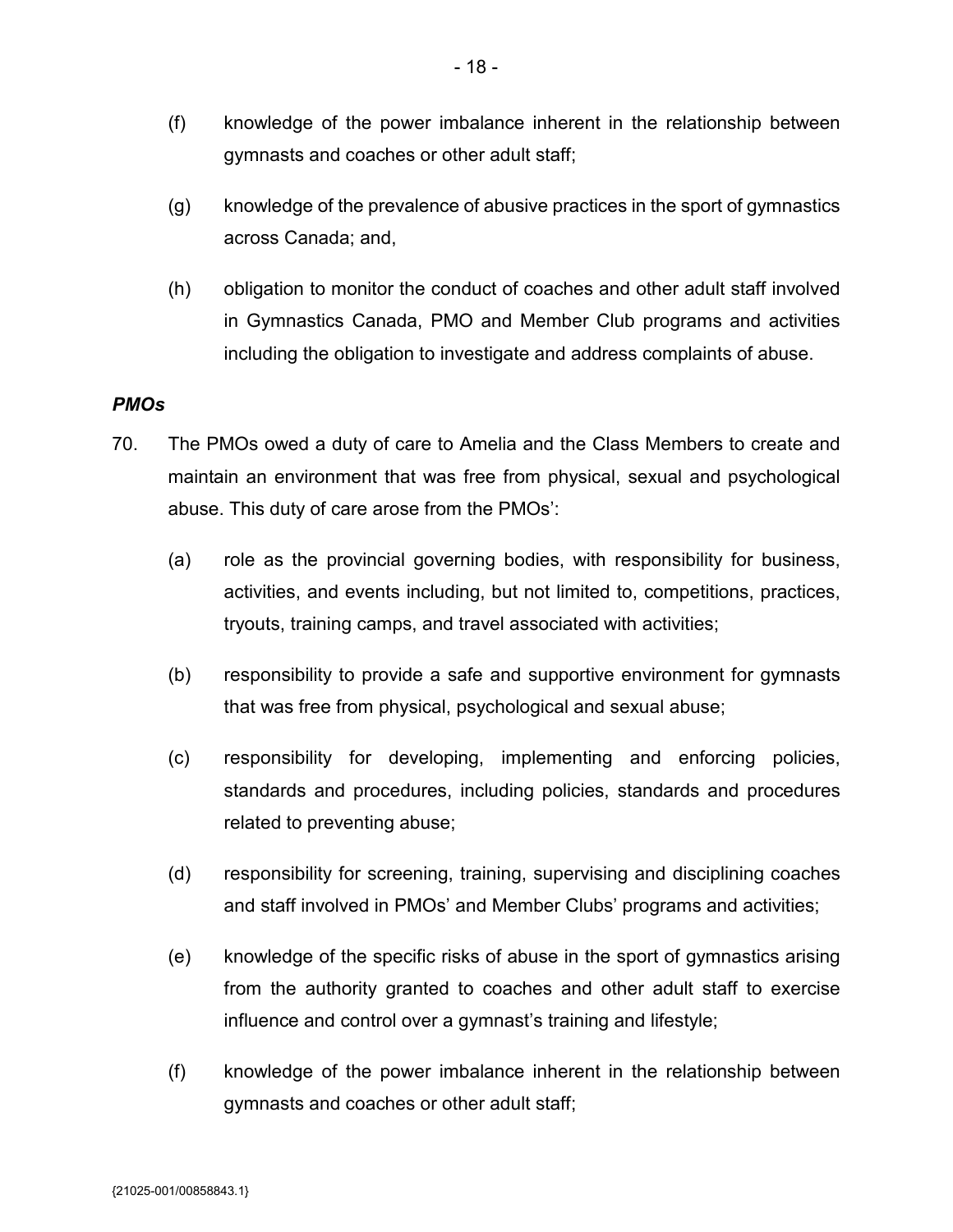- (g) knowledge of the prevalence of abusive practices in the sport of gymnastics across Canada; and,
- (h) obligation to monitor the conduct of coaches and other adult staff involved in PMOs' and Member Clubs' programs and activities including the obligation to investigate and address complaints of abuse.

### *Harm and Relationships*

- 71. The harm suffered by Amelia and the Class Members was a reasonably foreseeable consequence of the acts and omissions of Gymnastics Canada, its PMOs and their employees, agents and servants.
- 72. Gymnastics Canada and its PMOs were in a position of power and authority and stood *in loco parentis* with Amelia and the Class Members. At all material times, the actions of Gymnastics Canada and its PMOs had a direct impact on Amelia and the Class Members. Gymnastics Canada and its PMOs were directly and solely responsible for providing facilities, programs and events that were free from abuse. In such circumstances, the harm contemplated in this action was reasonably foreseeable.
- 73. There was a direct and proximate relationship between the Class Members and Gymnastics Canada and the PMOs, including but not limited to:
	- (a) The interactions between the Class Members and Gymnastics Canada, its PMOs and Member Clubs; and,
	- (b) the close and direct supervisory relationship between the Class Members and Gymnastics Canada, the PMOs and Member Clubs.
- 74. Gymnastics Canada and the PMOs' employees, servants and agents repeatedly made representations to Amelia and the Class Members that they were taking appropriate steps to prevent abusive conduct in the sport of gymnastics. Such representations were relied on by Amelia and the Class Members, as well as their parents and guardians, in joining and continuing to participate in the sport.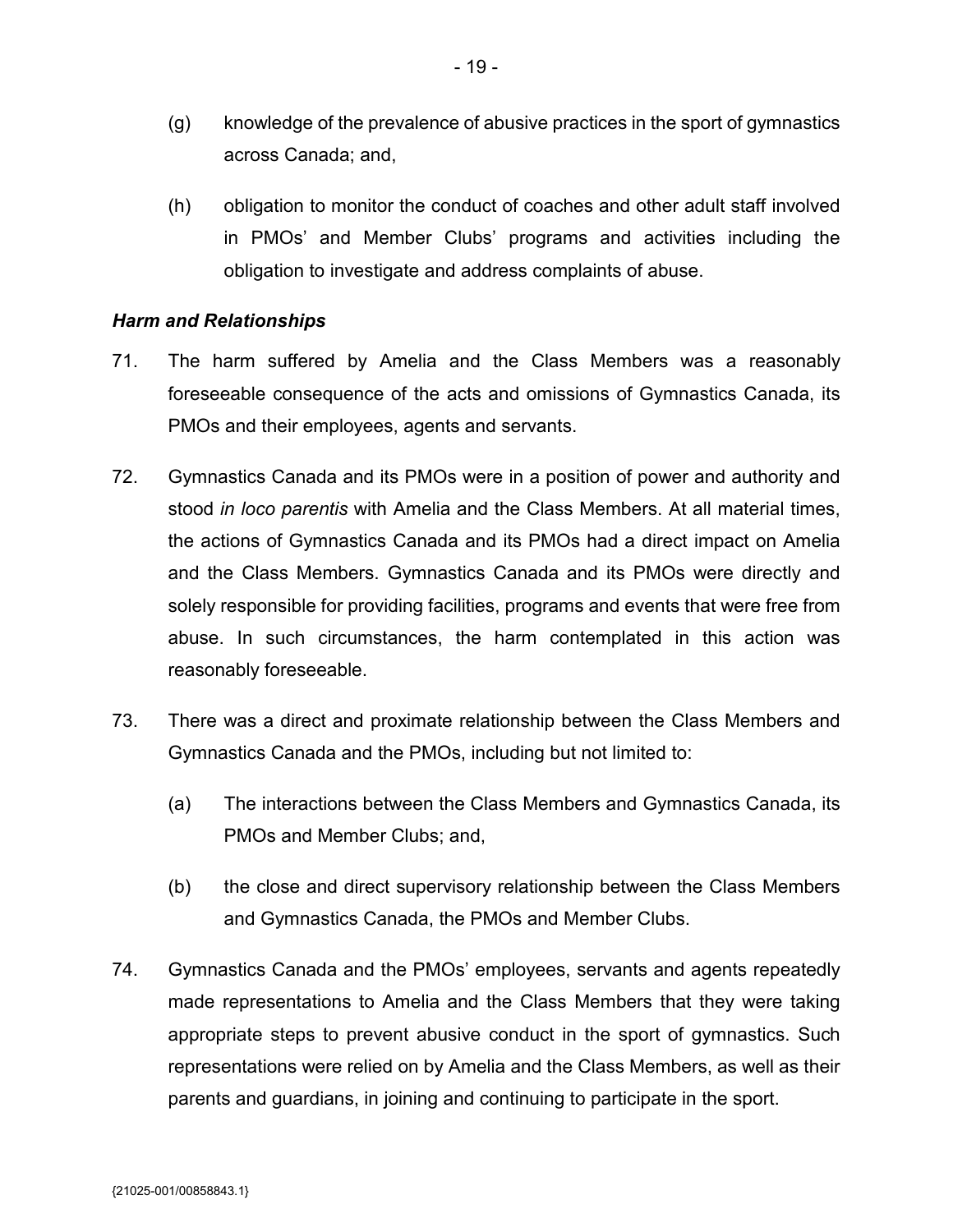- 75. Gymnastics Canada and the PMOs breached their common law duties to Amelia and the Class Members through their failure to properly supervise, monitor, oversee and control gymnastics programs, activities, and/or events.
- 76. In particular, Gymnastics Canada and the PMOs breached the standard of care by:
	- (a) creating a culture and environment where Class Members were subjected to the abuse;
	- (b) failing to use reasonable care to ensure the safety, well-being and protection of the Class Members;
	- (c) failing to implement and/or enforce adequate policies to prevent and address the abuse;
	- (d) failing to have training and programs in place to ensure any policies would be adequately enforced;
	- (e) failing to have in place adequate reporting procedures to address complaints about the abuse;
	- $(f)$  failing to respond adequately, or at all, to complaints about the abuse;
	- (g) failing to adequately sanction perpetrators of abuse, and at times even promoting perpetrators to high level positions such as national team coach;
	- (h) in the case of Gymnastics Canada, failing to take adequate or any steps to suspend, discipline or expel PMOs and Registered Participants, that it knew or ought to have known were not taking any or adequate steps to protect gymnasts from abuse;
	- (i) in the case of PMOs, failing to take adequate or any steps to suspend, discipline or expel Member Clubs and/or Registered Individual Members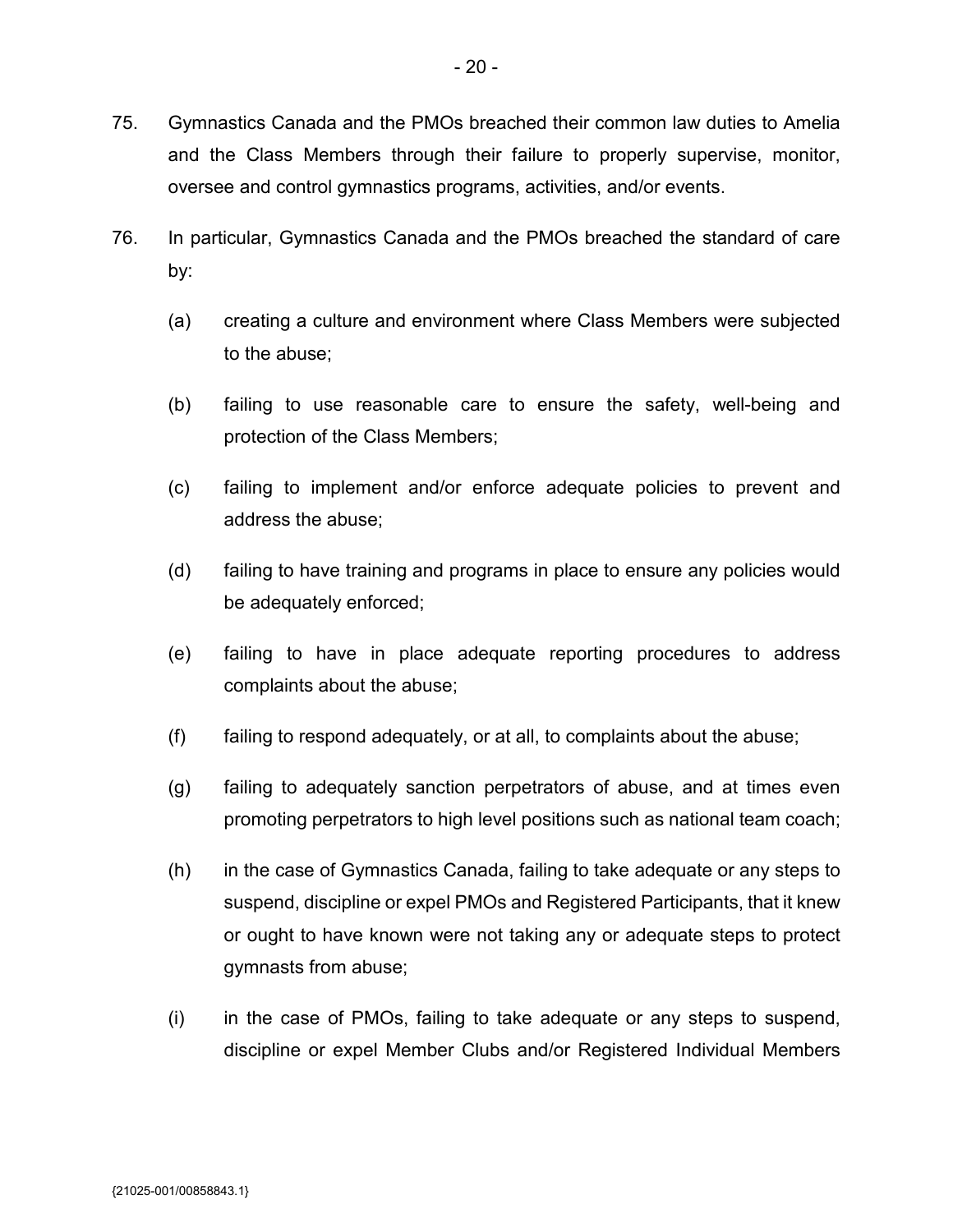that it knew or ought to have known were not taking any or adequate steps to protect gymnasts from abuse;

- (j) failing to take adequate steps to inform other PMOs and Member Clubs when a perpetrator was sanctioned, thereby allowing perpetrators to move freely between and continue their abusive practices at other PMOs and Member Clubs; and,
- (k) failing to take proper and reasonable steps to protect Class Members in circumstances where they knew or ought to have known that gymnasts were being abused.
- 77. The Defendants' negligence caused damages to the Class Members as further particularized below.

## **Breach of Fiduciary Duty**

- 78. Amelia and the Class Members, many of whom were minors at the time they were abused, spent long hours, removed from their family, in the complete care and control of the Defendants and their Member Clubs. The Class Members trusted, relied on and depended on Gymnastics Canada and the PMO in their respective jurisdiction. The Defendants' relationship to the Class Members was one of *loco parentis*, or that of a parent.
- 79. In addition, the Defendants had power or control over the Class Members by virtue of the influence they held over Class Members' futures and ability to pursue careers in gymnastics. The Defendants held discretionary power over the vulnerable Class Members' interests, which power could be wielded unilaterally.
- 80. By virtue of the relationship between the Class Members and the Defendants, the Defendants owed fiduciary duties to care for them and protect them and act in their best interests at all times.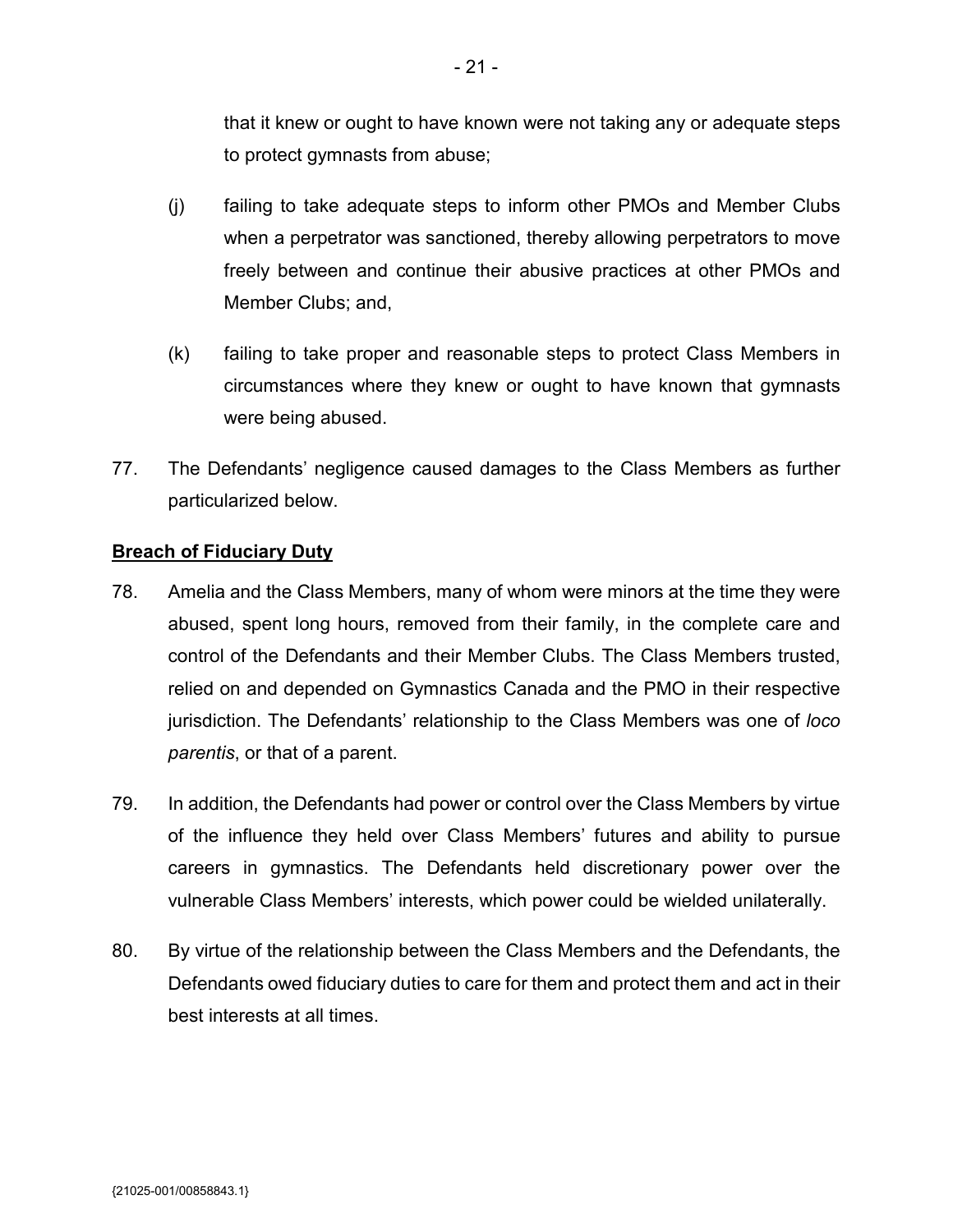gymnastics programs, activities, or events.

- 82. In particular, Gymnastics Canada and the PMOs breached their fiduciary duties by:
	- (a) creating a culture and environment where Class Members were subjected to the abuse;
	- (b) failing to use reasonable care to ensure the safety, well-being and protection of the Class Members;
	- (c) failing to design implement and/or enforce adequate policies to prevent and address the abuse;
	- (d) failing to have training and programs in place to ensure any policies would be adequately enforced;
	- (e) failing to have in place adequate reporting procedures to address complaints about the abuse;
	- $(f)$  failing to respond adequately, or at all, to complaints about the abuse;
	- (g) failing to adequately sanction perpetrators of abuse;
	- (h) in the case of Gymnastics Canada, failing to take adequate or any steps to suspend, discipline or expel PMOs and Registered Participants that it knew or ought to have known were not taking any or adequate steps to protect gymnasts from abuse;
	- (i) in the case of PMOs, failing to take adequate or any steps to suspend, discipline or expel Member Clubs and/or Registered Individual Members that it knew or ought to have known were not taking any or adequate steps to protect gymnasts from abuse; and,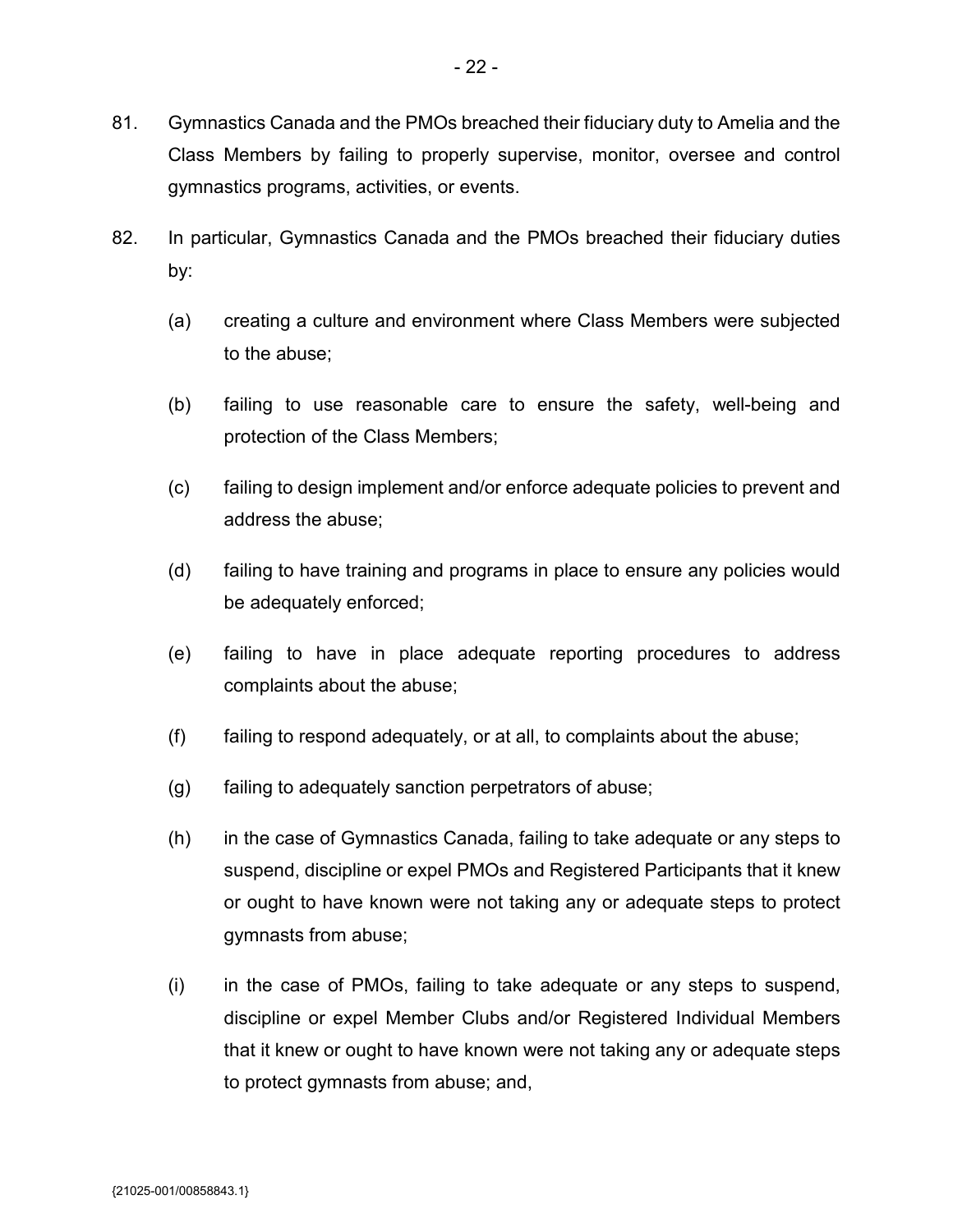- (j) failing to take proper and reasonable steps to protect Class Members in circumstances where they knew or ought to have known that gymnasts were being abused.
- 83. The Class Members had a reasonable expectation that the Defendants would act in their best interests with respect to their well-being given the assumption of responsibility of care for Class Members by virtue of:
	- (a) the Defendants' supervision and control of their respective members;
	- (b) the hierarchical and authoritarian coaching practices and the requirements for obedience;
	- (c) the significant power and authority of the Defendants over the Class Members;
	- (d) the Defendants' assumption of responsibility for the care of the Class Members; and,
	- (e) the dependence of the Class Members on the Defendants for their care, development, coaching and future prospects.
- 84. Given the nature of the relationship between the Defendants and the Class Members, including but not limited to the Defendants' care and control over the Class Members, the Defendants undertook to act in the best interests of the Class Members and to act in accordance with the duty of loyalty imposed upon the Defendants.
- 85. Further, the Defendants' repeated assurances throughout the Class Period that they had appropriate policies and procedures to prevent and address the abuse constituted an undertaking of responsibility to act in the best interest of the Class Members and to act in accordance with a duty of loyalty in which the Class Members' interest would be put ahead of the Defendants' interests in ensuring that the abuse did not occur.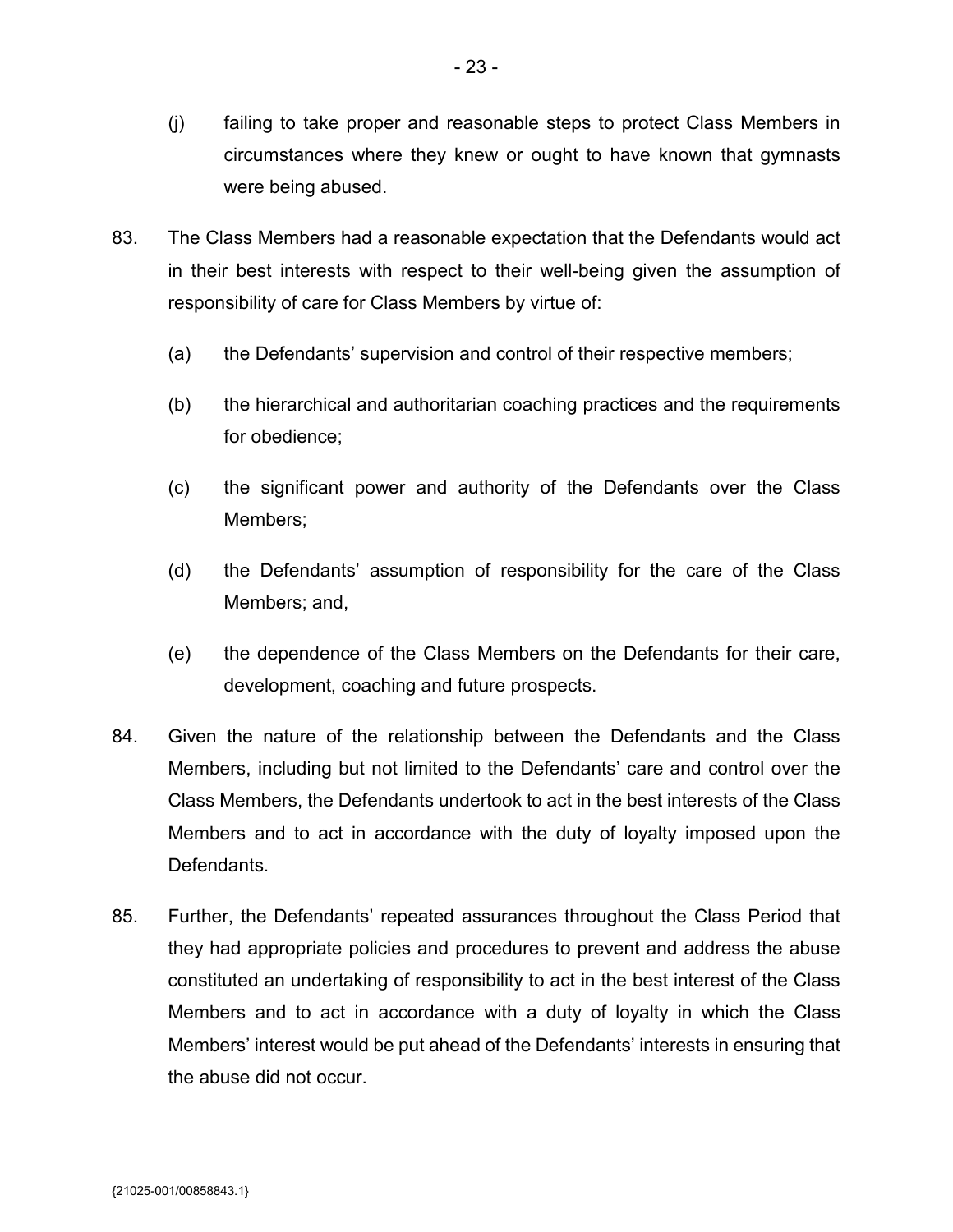- 86. The Defendants were required, and failed, to put the interests of the Class Members ahead of their own interests, including while investigating complaints of abuse.
- 87. Amelia and the Class Members were entitled to rely, and did rely on the Defendants to fulfill their fiduciary duties to the Class Members' detriment. Amelia and the Class Members are particularly vulnerable, and such vulnerability arises directly from their relationship with the Defendants. The Class Members relied on the Defendants to prevent the abuse. Not only did the Defendants fail to prevent the abuse, all levels of leadership tolerated and/or condoned the abuse, and the culture and environment that allowed it to occur.
- 88. Gymnastics Canada and the PMOs knew or ought to have known that as a consequence of their actions, Amelia and the Class Members would and did suffer damages, as particularized below.

## **Vicarious Liability**

- 89. Gymnastics Canada is vicariously liable for the abuse the Class Members suffered.
- 90. The Provincial Member Organizations are vicariously liable for the abuse suffered by Class Members in their respective jurisdictions.
- 91. The relationship between Gymnastics Canada and the Class Members is sufficiently close such that they are vicariously liable for the conduct of coaches and other adult staff. This is because:
	- (a) Gymnastics Canada had the ability and the obligation to exercise a high degree of control over the Member Clubs' operations including through its ability to set and enforce policies for PMOs, including policies and procedures related to preventing and addressing abuse and investigating and reporting abuse;
	- (b) Gymnastics Canada exercised a high degree of control over the selection, screening, training and supervising of National team coaches and staff;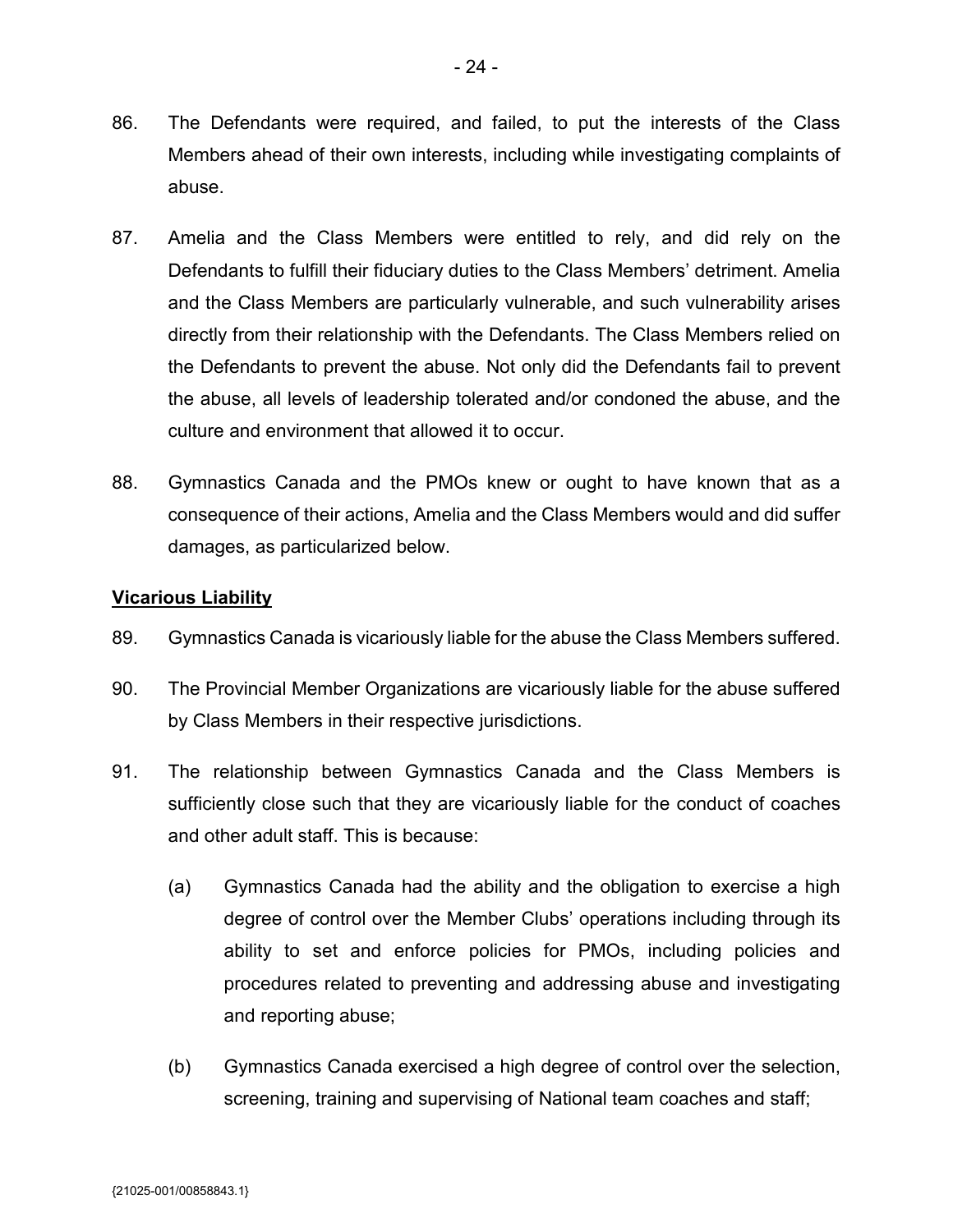- (c) Gymnastics Canada, through its failure to create and enforce a safe sport culture, created an opportunity and a risk for abuse to occur;
- (d) certain aspects of the abuse, including forced over-stretching, hyperextension, and abusive weight management tactics assisted Gymnastics Canada and its associated coaches in its goals to further their athletes' performance in the sport and it's standing on the international stage; and,
- (e) at all material times, gymnasts participating in gymnastics programs, whether they were recreational or competitive, paid membership fees, either directly or indirectly, to Gymnastics Canada and the PMO in their jurisdiction.
- 92. The relationship between the PMOs and the Class Members is sufficiently close such that the PMOs are vicariously liable for the conduct of coaches and other adult staff in their respective jurisdictions which resulted in harm to the Class Members. This is because:
	- (a) the PMOs exercised a high degree of control over their own operations and their Member Clubs' operations including through their ability to set and enforce policies, including policies and procedures related to preventing and addressing abuse and investigating and reporting abuse;
	- (b) the PMOs exercised a high degree of control over gymnastics events and activities in their respective jurisdictions and the operation of Member Clubs including the responsibility for screening, training and supervising coaches and staff;
	- (c) the PMOs, through their failure to create and enforce a safe sport culture, created an opportunity and a risk for abuse to occur;
	- (d) certain aspects of the abuse, including forced over-stretching, hyperextension, and abusive weight management tactics assisted the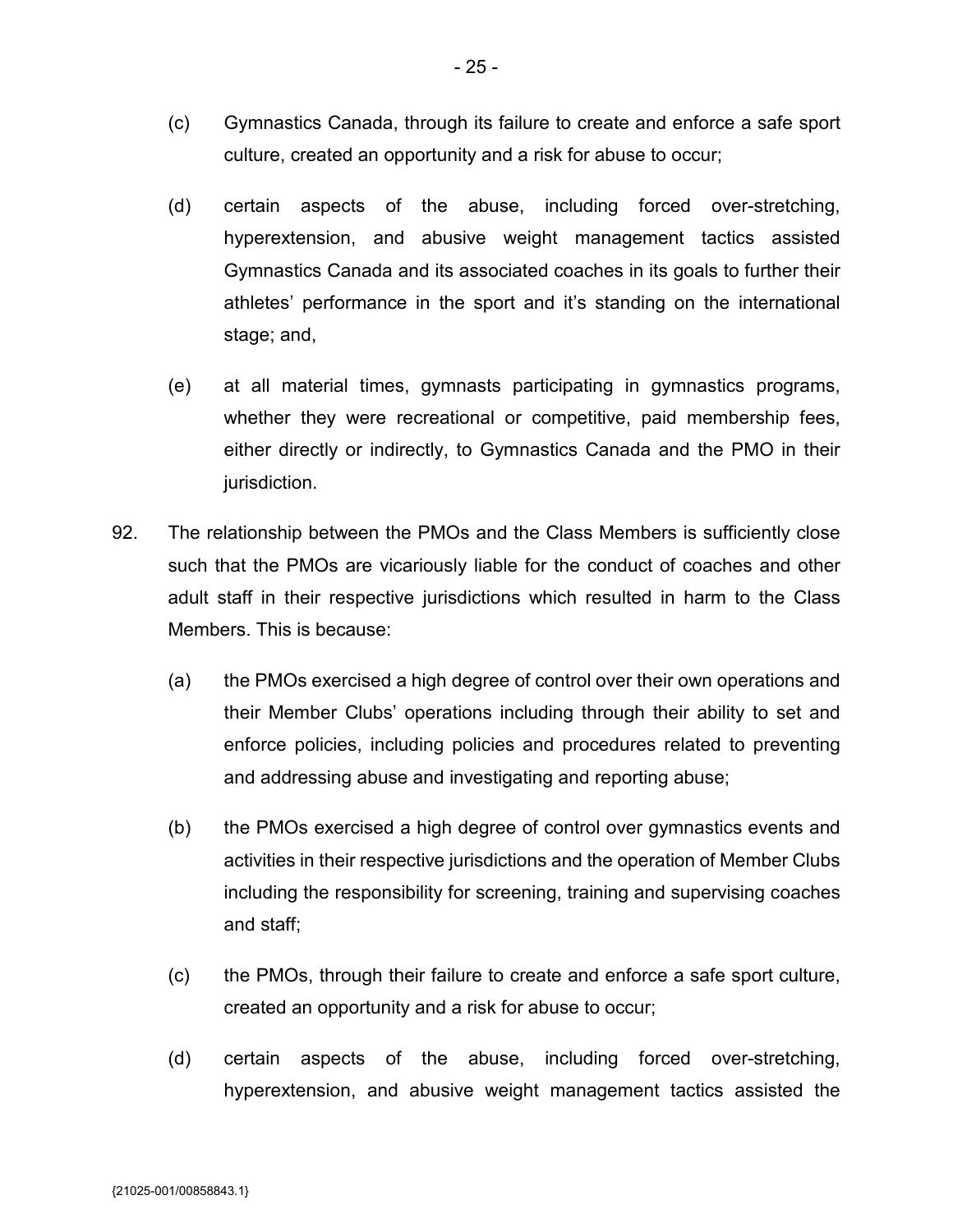PMOs and their associated coaches in their goals to further their athletes' performance in the sport and their standing on the national and international stage; and,

(e) at all material times, gymnasts participating in gymnastics programs, whether they were recreational or competitive, paid membership fees, either directly or indirectly, to the relevant PMO in its jurisdiction.

# **DAMAGES**

- 93. As a result of the abuse, the Class Members have suffered significant damage including but not limited to:
	- (a) pain and suffering;
	- (b) psychological injuries, including depression, anxiety, panic attacks, PTSD and suicidal thoughts;
	- (c) body dysmorphia and disordered eating;
	- (d) stunted growth and developmental delays;
	- (e) addiction issues;
	- (f) inability to have normal and healthy sexual development;
	- (g) sexual trauma;
	- (h) impaired ability to develop and maintain normal and healthy relationships, both friendships and intimate relationships;
	- (i) fear, humiliation and embarrassment as a child and adult;
	- (j) impaired ability to control anger;
	- (k) development of unhealthy coping mechanisms;
	- (l) physical injury and chronic pain;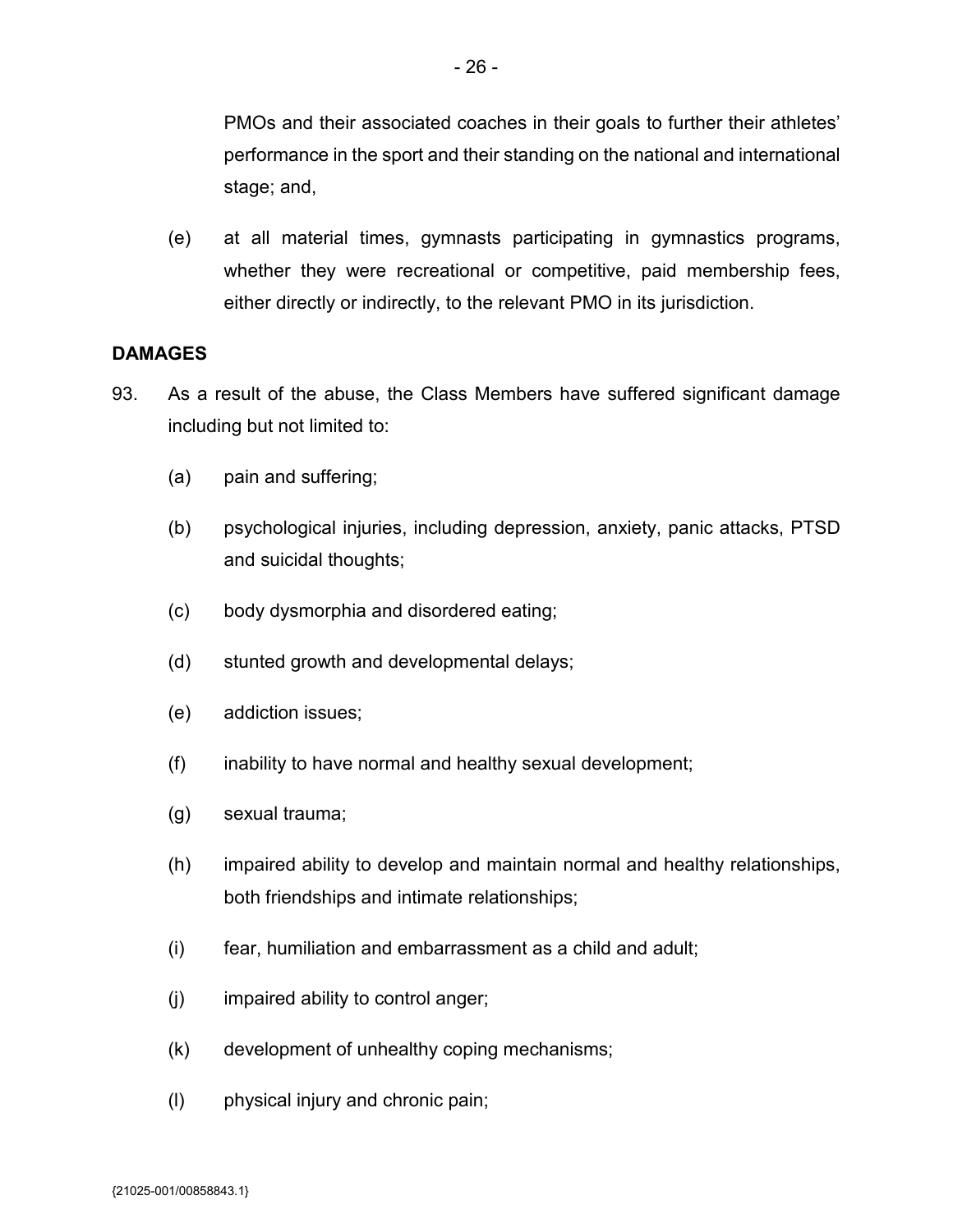- (m) loss of employment both in the past and continuing in the future;
- (n) cost of care, past and future; and,
- (o) out of pocket expenses arising from or related to the abuse.

## **PART 2: RELIEF SOUGHT**

94. Amelia, on her own behalf and on behalf of the Class Members, seeks:

- (a) an order certifying this action as a class proceeding against the Defendants and appointing Amelia as representative Plaintiff in respect of the Class;
- (b) a declaration that the Defendants are liable for damages arising from their breaches of common law duties owed to Amelia and the Class Members;
- (c) a declaration that the Defendants are liable for damages arising from their breaches of fiduciary duties owed to Amelia and the Class Members;
- (d) a declaration that the Defendants are vicariously liable for the abuse of Amelia and the Class Members;
- (e) an order directing Gymnastics Canada and its PMOs to implement, apply and follow appropriate governance procedures for national and provincial sport governing bodies so that the physical and psychological health of gymnastics athletes is prioritized and protected;
- (f) past and future costs of health care services pursuant to the *Health Care Costs Recovery Act*, SBC 2008, c. 27 and any other applicable Provincial Health Insurer legislation;
- (g) punitive damages;
- (h) aggravated damages;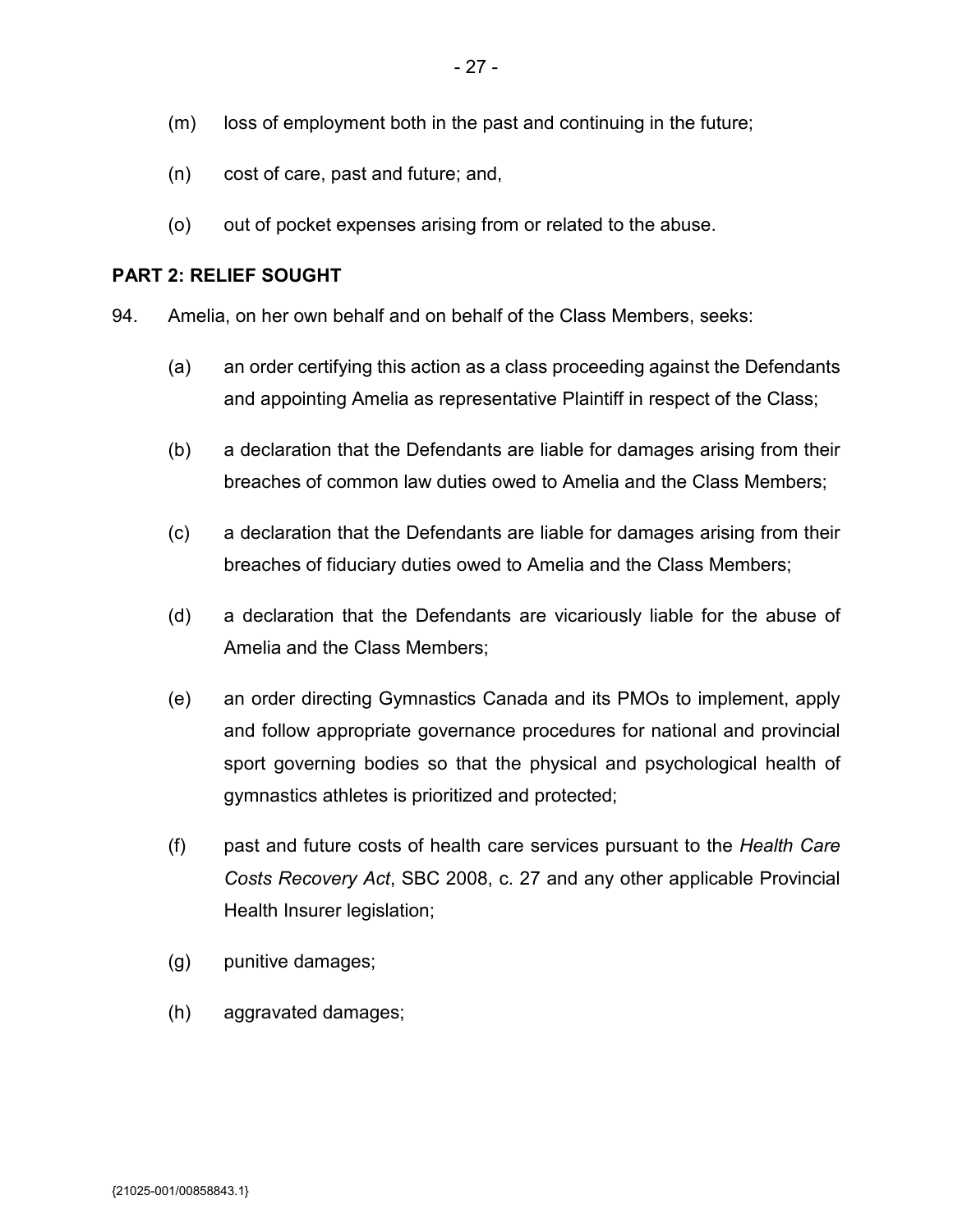- (i) damages in an amount to be fixed by the Court for the costs of providing notice of certification of this action as a class proceeding, and for administration of the plan of distribution of any recovery in this action;
- (j) prejudgment and post-judgment interest pursuant to the *Court Order Interest Act*, RSBC 1996, c 78, s 128; and,
- (k) such further and other damages as may be incurred by the Class from the date hereof until the ultimate disposition of this matter, particulars of which will be provided prior to trial.

## **PART 3: LEGAL BASIS**

### **Systemic Negligence**

- 95. Each of the Defendants owed a duty of care to the Class Members.
- 96. The Defendants breached their respective duties of care by failing to protect the Class Members from abuse during the Class Period.
- 97. As a result of the Defendants' breach of their common law duties, Amelia and the Class Members suffered damages. The damage suffered by Amelia and the Class Members was caused solely by the negligence of the Defendants.
- 98. The Defendants are jointly and severally liable for the damage suffered by Amelia and the Class Members.

#### **Breach of Fiduciary Duty**

- 99. Each of the Defendants owed a fiduciary duty to the Class Members.
- 100. The Defendants breached their respective fiduciary duties by failing to protect the Class Members from abuse during the Class Period. The Defendants failed to act in the Class Members' best interests and placed their interests over the interests of the Class Members.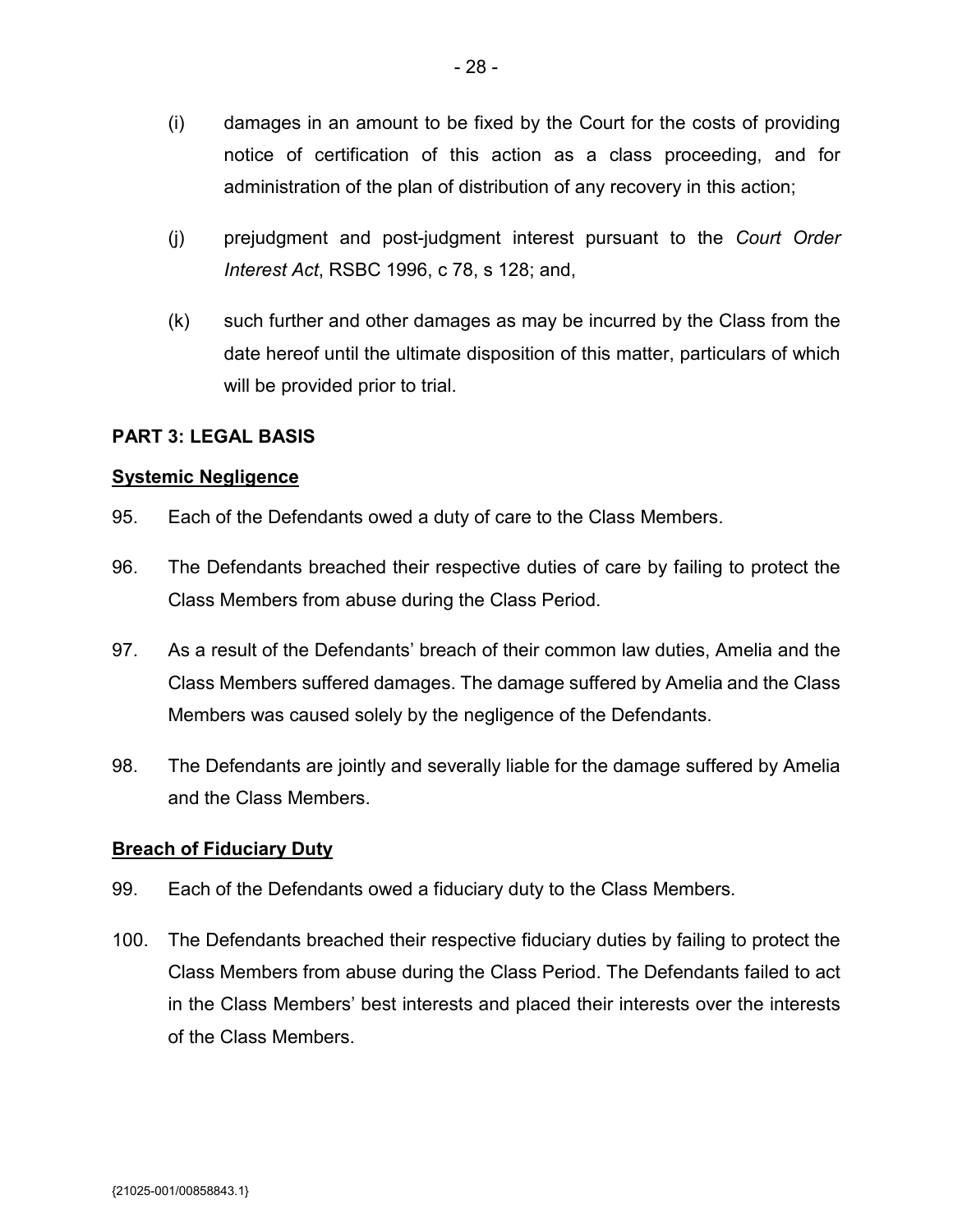101. As a result of the Defendants' breach of their fiduciary duties, Amelia and the Class Members suffered damages.

#### **Vicarious Liability**

- 102. The abuse perpetrated by the abusers against the Class Members constitutes assault, battery, a breach of fiduciary duty, a breach of trust or confidence, intentional infliction of pain, suffering and mental distress and/or negligence.
- 103. Gymnastics Canada and the Provincial Member Organizations are vicariously liable for the abuse the Class Members suffered.

#### *Aggravated damages*

- 104. The Defendants had specific knowledge of the widespread physical, psychological and sexual abuse suffered by the Class Members. Despite this knowledge, the Defendants continued to permit the abuse to occur.
- 105. The Defendants aggravated the damages suffered by Class Members. Factors giving rise to aggravated and punitive damages include:
	- (a) ignoring or dismissing Class Members who reported that they were abused;
	- (b) prioritizing the interests of the Defendants and/or individuals with standing in the gymnastics community over the interests of the Class Members;
	- (c) failing to take steps to address the reports of abuse by the Class Members such as:
		- (i) contacting the police and governing regulatory authorities;
		- (ii) suspending or revoking the rights of coaches and other perpetrators of the abuse to participate in gymnastics events; and,
		- (iii) assisting the Class Members with accessing counselling or other support services.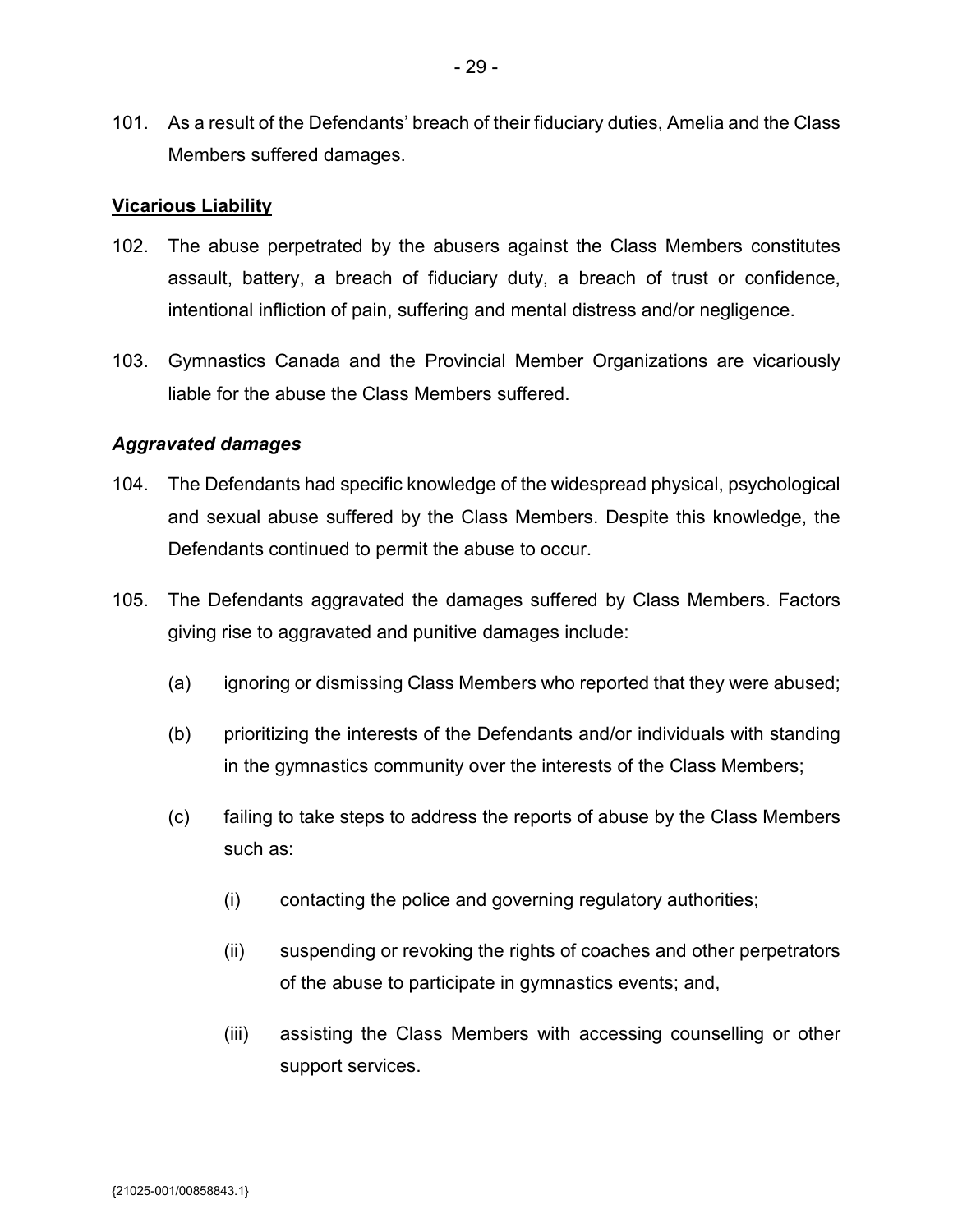#### **Punitive Damages**

106. The conduct of the Defendants as described above is deserving of condemnation and punishment. Compensatory damages alone are inadequate.

Plaintiff's address for service:

#### **CAMP FIORANTE MATTHEWS MOGERMAN**

#400 - 856 Homer Street Vancouver, BC V6B 2W5

Tel: (604) 689-7555 Fax: (604) 689-7554 Email: service@cfmlawyers.ca

**HOWIE SACKS AND HENRY LLP**  20 Queen Street West, Suite 3500

Toronto, ON M5H 3R3

Tel: (416) 646-3901 Fax: (416) 361-0083 Email: vlord@hshlawyers.com

Place of trial: Vancouver Law Courts

| Address of the registry: | 800 Smithe Street, Vancouver, BC V6Z 2E1                                                                                     |
|--------------------------|------------------------------------------------------------------------------------------------------------------------------|
| 11/MAY/2022<br>Date:     | Laura Sovies la<br>Signature of lawyer for Plaintiff<br>Jen Winstanley<br>Camp Fiorante Matthews Mogerman LLP<br>Signed with |

# **ENDORSEMENT ON ORIGINATING PLEADING FOR SERVICE OUTSIDE BRITISH COLUMBIA**

The Plaintiff claims the right to serve this pleading on the Defendants outside British Columbia on the ground that it concerns a tort committed in British Columbia as per section 10(g) of the Court Jurisdiction and Proceedings Transfer Act, SBC 2003, c 28.

Rule 7-1 (1) of the Supreme Court Civil Rules states: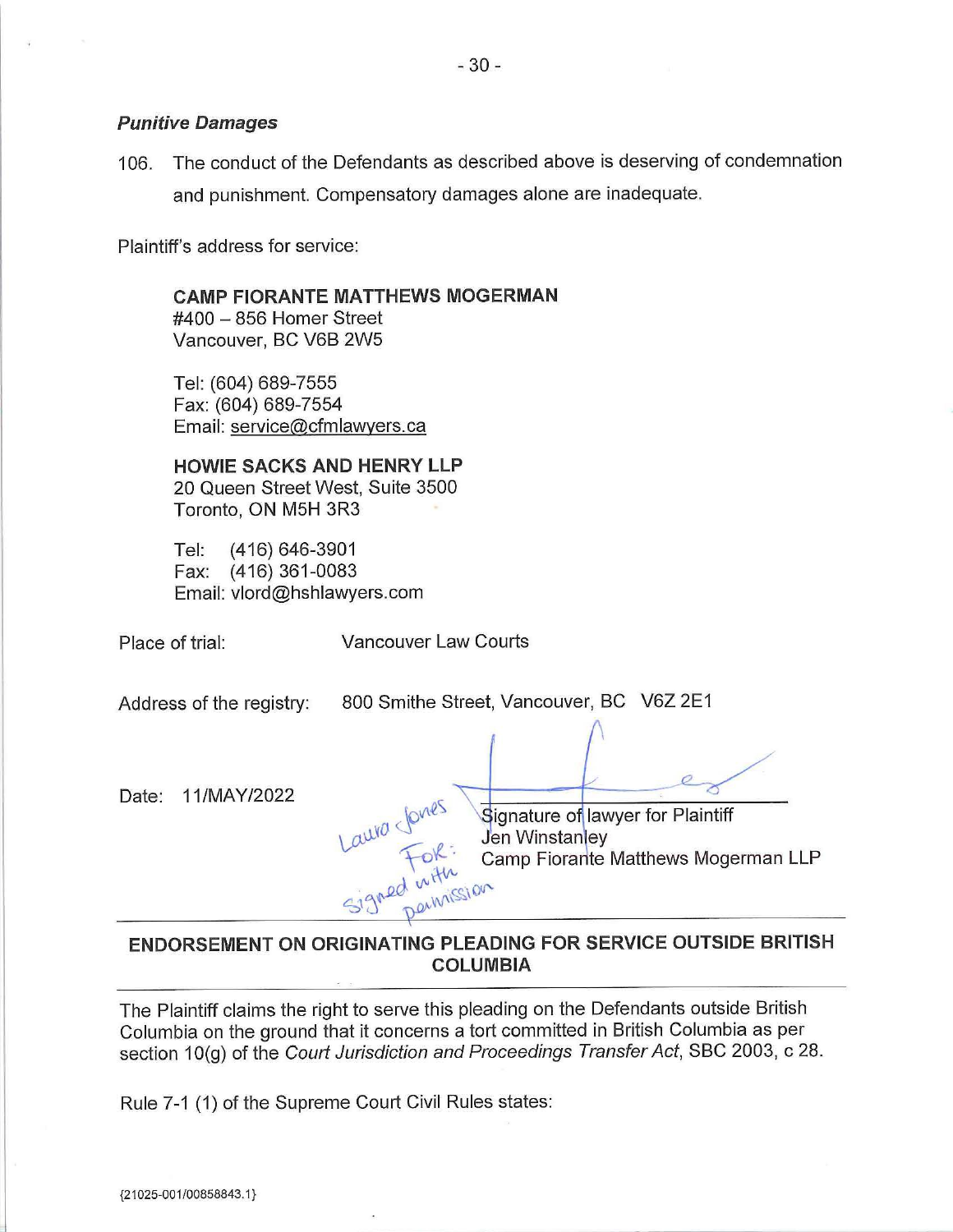- (1) Unless all parties of record consent or the court otherwise orders, each party of record to an action must, within 35 days after the end of the pleading period,
	- (a) prepare a list of documents in Form 22 that lists
		- (i) all documents that are or have been in the party's possession or control and that could, if available, be used by any party at trial to prove or disprove a material fact, and
		- (ii) all other documents to which the party intends to refer at trial, and
	- (b) serve the list on all parties of record.

### **APPENDIX**

#### **CONCISE SUMMARY OF NATURE OF CLAIM:**

This action arises from the physical, sexual, and psychological abuse of gymnasts in Canada while they were under the care and control of the provincial gymnastics organisation in their jurisdiction and Gymnastics Canada. The claim alleges that the Defendants breached common law and fiduciary duties owed to the class members by, *inter alia*, failing to prevent the abuse.

## **THIS CLAIM ARISES FROM THE FOLLOWING:**

A personal injury arising out of:

┓. a motor vehicle accident



- medical malpractice
- $\boxtimes$ another cause

A dispute concerning:



contaminated sites



construction defects